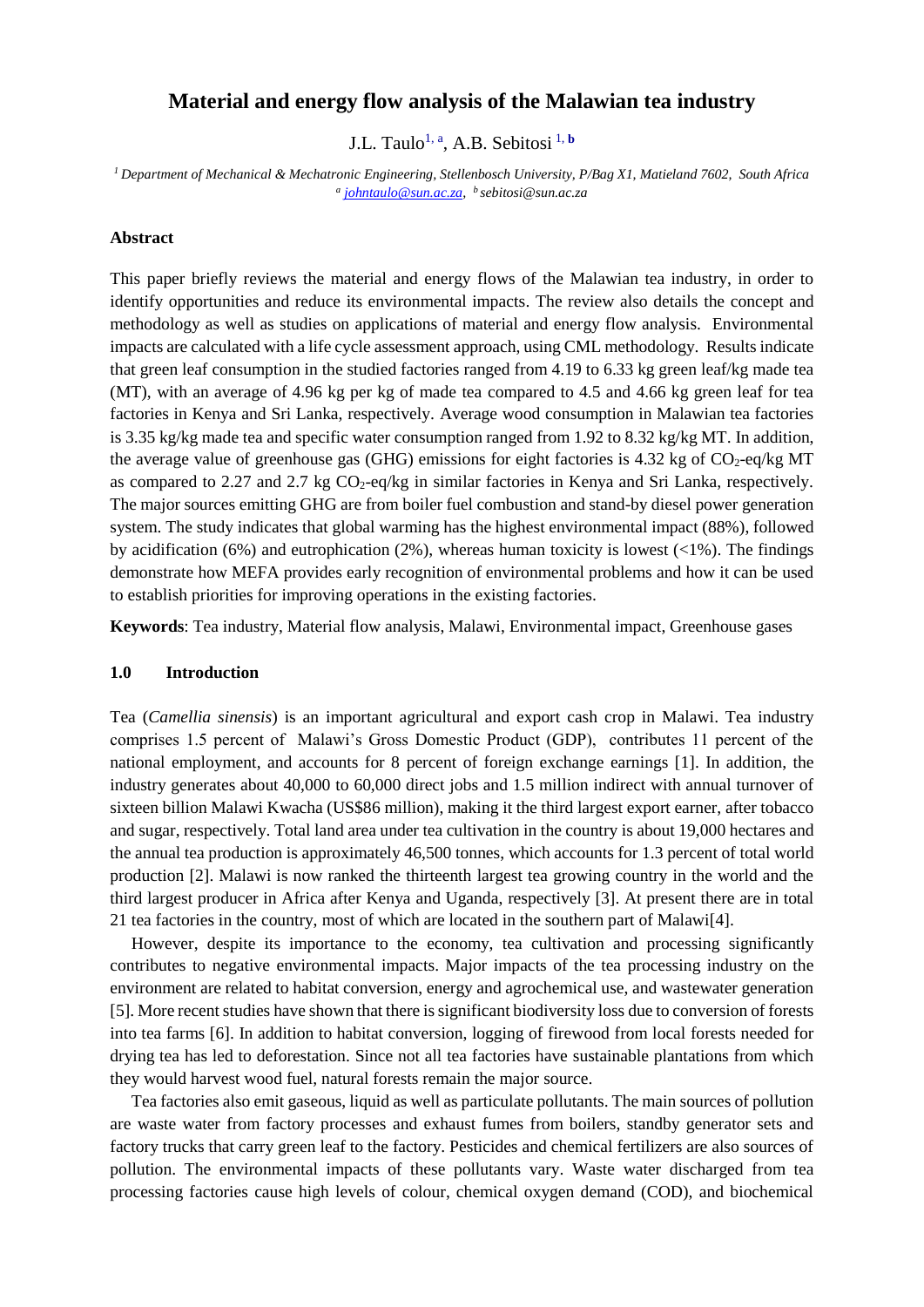oxygen demand (BOD) [7], [8]. Pesticides and chemical fertilizers affect water quality and aquatic ecosystems. Exhaust fumes release carbon dioxide and nitrous oxides which are greenhouse gases that cause global warming, sulphur dioxide which is responsible for acid rain and particulate matter which affect human health. Tea factories are also energy intensive.

 Material and energy flow analysis (MEFA) has been widely recognized as one important and necessary step for reducing the impacts of human activities on the environment [9], [10], [11]. MEFA utilises process material and energy input-output data to characterise the use and emission of materials within and between processes. All flows and indicators are measured in mass units, giving a physical quantification of the system's material requirements. Furthermore, it can be used to reduce the consumption of energy, raw material, water and discharge of effluents by pursuing systematically internal flows of energy and mass in production processes. MEFA is increasingly applied in the fields of industrial ecology, environmental management and protection, resource management, and waste management. It is also used as a basis for life cycle assessment, eco-balance, environmental impacts strategies [12]. Recently the methodology has been applied to optimise material flows and waste streams in production processes in different countries [13],[14],[15],[16]. However, to the best of the author's knowledge, there is surprisingly lack of published data and research on material and energy analysis of the tea industry.

 The objective of this paper is to review the information available, introduce and discuss the applicability of MEFA approach to the Malawian tea industry. The study is the first step in developing MEFA methods to analyse and monitor the material and energy flows of the tea industry. The essence of this study is to identify improvement opportunities in the tea manufacturing process and reduce their environmental impacts while maximising economic, social and environmental benefits.

### **2.0 Material and energy flow analysis**

#### *2.1 Conceptual framework*

 Material and energy flow analysis (MEFA) is a systematic assessment of the flows and stocks of materials (including energy) within a system defined by space and time [9]. It is an analytical tool that examines the material stocks and flows coming into and out of a given system, and the resulting outputs from the system [10], [9], [17]. MEFA constitutes an important approach to track the use of materials and energy by socio-economy systems from extraction to manufacturing, to final uses and disposal of emissions and wastes. The material flow approach can be traced back to the second half of the nineteenth century [18], but current approaches rely on methods developed in the late 1960s and early 1970s [19]. The aim is to trace the physical flow of materials, products and wastes associated with particular economic activities. MEFA uses the principle of mass balancing to study how material and energy flows interact with the economy and the environment [20]. The principle of mass balancing is based on the first law of thermodynamics, which states that matter (mass, energy) is neither created nor destroyed by any physical transformation process. Material inputs into a system must therefore always equal material outputs plus net accumulation of materials in the system (material balance principle). Material that flows into the system builds up and maintains the system's material compartments (stocks). Conversely, all materials required to maintain a system compartment or stock must be considered part of the system's relevant material flows.

 Material flows can be analysed on several spatial scales and with different instruments depending on the issue of concern and on the objects of interest of the study. The analysis can be applied to the complete collection of resources and products flowing through a system to single chemical elements. MEFA can be applied to various scales and types of systems, e.g. companies, economic sectors, households, national economies, the world economy, or villages, cities, river basins, nation states and world regions [21]. MEFA may include different types of materials. The objects for analysis may range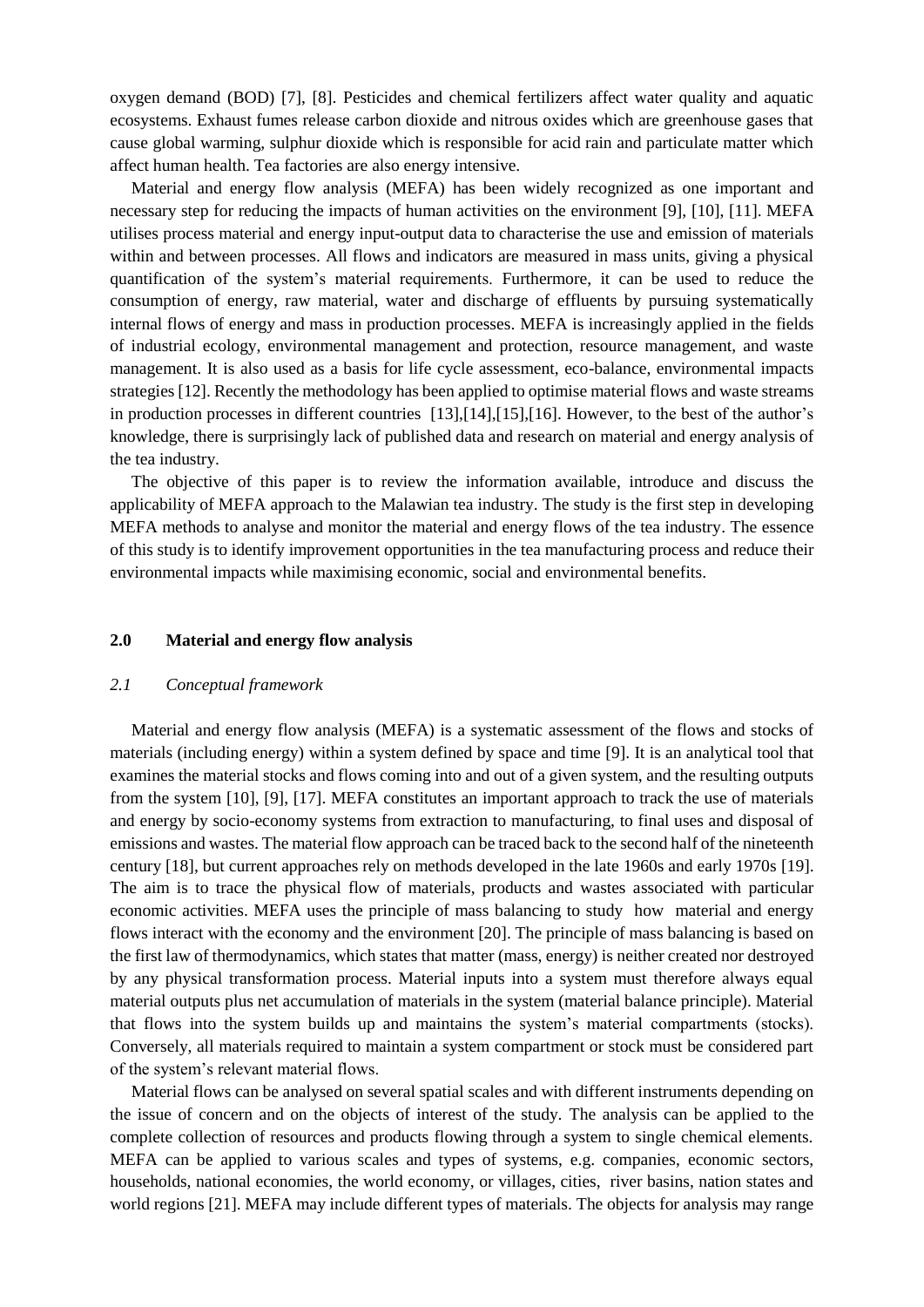from specific elements or substances, for example copper [22],[23] or chlorine [24], [25], to all material inputs, including water and air. According to different subjects and various methods, MEFA covers approaches such as Substance Flow Analysis (SFA), product flow accounts, material balancing, and overall material flow accounts [26].

 The principle concept underlying the MFA approach is simple model of the interrelationship between the economy and the environment, in which the economy is an embedded subsystem of the environment and – similar to living beings – dependent on the constant throughput of materials and energy [10, 27]. Raw materials, water and air are extracted from the natural systems as inputs, transformed into products and finally re-transferred to the natural systems as outputs (waste and emissions). To highlight the similarity to natural metabolic processes, the terms "industrial"[28] or "societal" [18] metabolism have been introduced.

### *2.2 MFA definitions*

To understand the construction and quantifications of the MEFA approach it is important to recognise the definitions applied. The review uses the definitions from the Practical handbook of Material Flow Analysis by Brunner and Rechberger [9], which are declared in Table 1.

| $I$ erminology used in NICFA $ 9 $ |                                                                                                                                                                                                                                                        |
|------------------------------------|--------------------------------------------------------------------------------------------------------------------------------------------------------------------------------------------------------------------------------------------------------|
| Term                               | Definition                                                                                                                                                                                                                                             |
| Material                           | Generic term for substances and/or goods flowing through the system                                                                                                                                                                                    |
| Substance                          | A chemical element (atom) or compound (molecule)                                                                                                                                                                                                       |
| Good                               | A material with a positive or negative market value, for example food and<br>waste water                                                                                                                                                               |
| Process                            | The transformation, transport or storage of material. A process can be natural<br>or man-made                                                                                                                                                          |
| <b>Stock</b>                       | The storage of material in a process. It is illustrated as a little box within the<br>process box                                                                                                                                                      |
| Flow                               | An inflow (input) is entering a process and an outflow (output) is exiting a<br>process. Import and export are the flows in and out from the system. The flow<br>is defined as "mass per time" and can for example be measured in g year <sup>-1</sup> |
| <b>Flux</b>                        | The flux is defined as "mass per time and cross section" and can be measured<br>in kg sec <sup>-1</sup> m <sup>-2</sup> or g cap <sup>-1</sup> year <sup>-1</sup> .                                                                                    |
| Transfer coefficient               | The division of a substance in a process. The percentage of a process's input<br>that is directed to each output                                                                                                                                       |
| Parameter                          | The data used for describing the process, <i>i.e.</i> flows, concentration, area and<br>mass                                                                                                                                                           |
| System boundary                    | The geographic or organizational border of the defined system                                                                                                                                                                                          |

#### **Table 1**

 $\Gamma$   $\sim$  MEFA  $\sim$ 

### *2.3 Applications of Material and Energy Flow Analysis*

 Material and energy flow analysis has become a widely used policy decision support tool in many fields, including process control, resource management, waste treatment, environmental management, product design, and life cycle assessment [9], [29]. Table 2 gives an overview of the studies examined on the application of material flow analysis.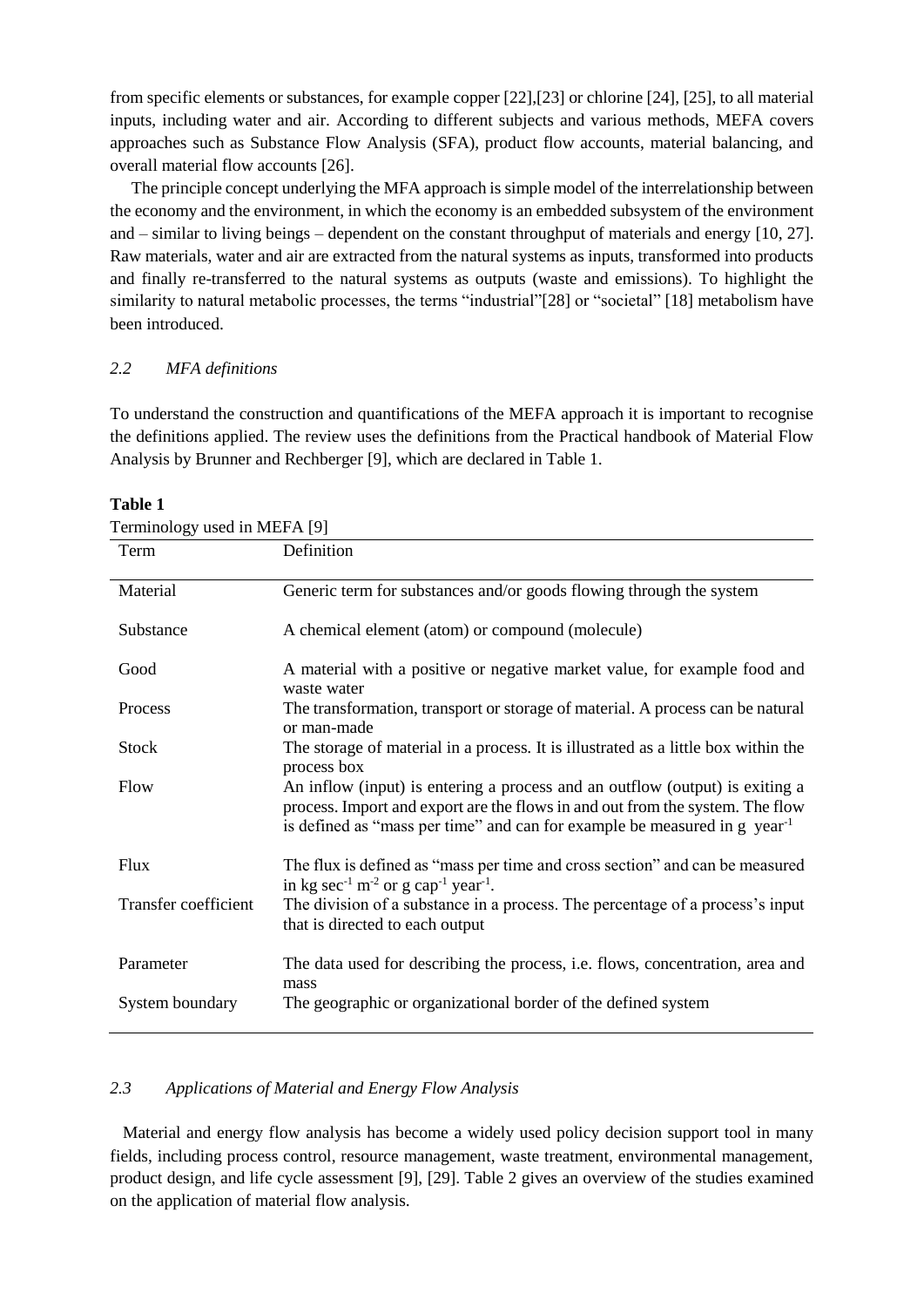| Study criteria               | Goods                         | Substances              | References                                   |
|------------------------------|-------------------------------|-------------------------|----------------------------------------------|
| Substance level              |                               | Metals                  | [30], [31], [32], [33], [34],                |
|                              |                               |                         | $[35]$ , $[36]$ , $[37]$ , $[38]$ , $[12]$ , |
|                              |                               |                         | [24], [25], [22], [23]                       |
|                              |                               | Periodic table elements | $[39]$                                       |
| Goods and<br>substance level | <b>Construction materials</b> | Mixture                 | $[40]$                                       |
|                              | Land trade                    |                         | $[41]$                                       |
|                              |                               | Metals                  | $[42]$ , $[43]$ , $[44]$ , $[45]$            |
|                              | General                       | Problematic substances  | $[46]$ , $[47]$ , $[48]$ , $[49]$ , $[50]$ , |
|                              |                               |                         | $[15]$ , [51], [52]                          |
| Goods                        | Wood                          |                         | [17], [53], [54], [55]                       |
|                              | Food products                 |                         | $[56]$ , [57], [58], [59], [60]              |
|                              | Waste streams                 |                         | $[61]$ , $[62]$ , $[63]$ , $[64]$ , $[65]$ , |
|                              |                               |                         | $[13]$ , [38], [14], [15]                    |
|                              | Plastics                      |                         | [66]                                         |
|                              | Tailoring                     |                         | $[67]$                                       |
|                              | Internet, ceramics            |                         | $[68]$ , $[69]$                              |

**Table 2** Application of Material and Energy Flow Analysis in the reviewed literature

### **3.0 Materials and methods**

### *3.1 MEFA methodology*

The main tool used for this study is the Material and Energy Flow Analysis. It consists of determining and quantifying all flows that are inputs and outputs in a system with the goal of assessing the interchange of resources between the system and the environment. Detailed methodological steps of MEFA are described in [10], [70], [71]. Material and energy flow analysis contains the following main steps [9]: (1) definition of the system under study , (2) system description, (3) data acquisition, (4) modeling and scenario building, and (5) results and discussion.

### *(1) Definition of the system under study*

The first step of MFA is the identification of the industrial plant. It involves the qualitative analysis of the selected process: identification of its limits, definition and description of its stages, and analysis of inputs and outputs and internal flows. This analysis must be based on technical visits to the plant and on bibliographic review.

### *(2) System description.*

The MEFA system under consideration is defined with regard to space (e.g. a city, province, country, or industry), function (e.g. processes), time horizon (e.g. a year) and materials (e.g. the studied substance). If necessary, the system can be divided into subsystems.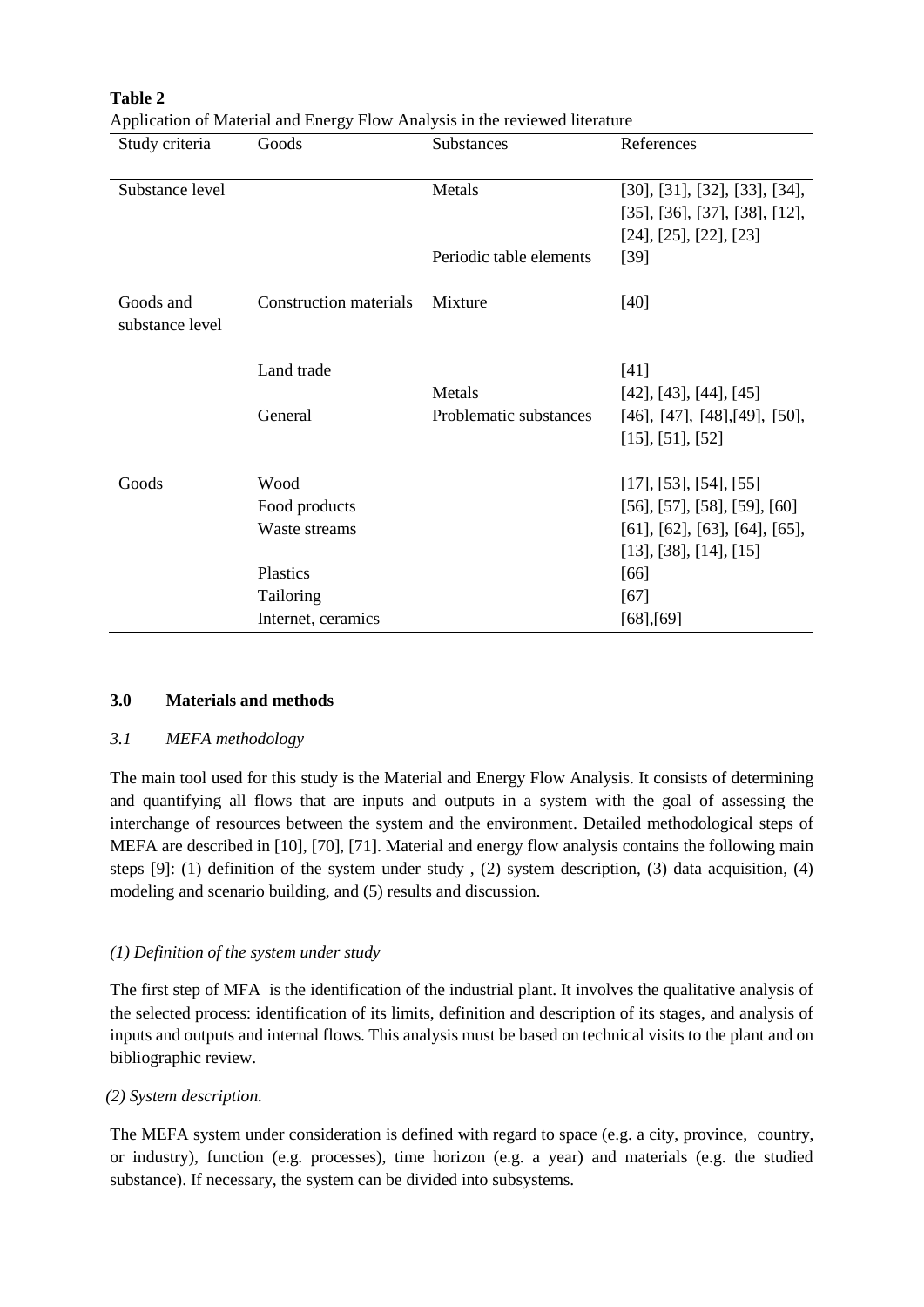## (3) *Data acquisition*

The flows and stocks can be determined by direct measurements, market research, expert judgment, best estimates, interviews, databases of environmental protection agencies, scientific papers, technical handbooks and so on.

# *(4) Modeling and scenario building.*

Energy and material balances are performed on those processes where no data is available. The results obtained can be integrated into the model. Computer software of a different degree of complexity are available to support this analysis. The structure of the model for the process considered must be set up carefully to guarantee the quality of the results from the simulation

## (5) *Results and discussion*.

The results obtained can be compared with environmental standards and/or sustainable indicators or even other assessment approaches. All of them contribute to design control measures, to identify new problems and best of all, new solutions.

# *3.2 Material and energy analysis: applications to tea processing*

# *3.2.1 System definition and boundary*

This study focussed on the Malawian tea industry, and aims to: (a) analyse the material streams, processes and flows within tea production system; (b) determine and quantify the material and energy consumption for the industry using the MEFA method; and (c) evaluate the environmental inputs and outputs associated with tea manufacture at the factory. The study has a gate-to-gate system boundary and starts at the weighbridge where green leaf from tea fields is received and ends at the production of dried tea at the factory gate. In addition, it includes the energy unit producing electricity (diesel generator), process steam and heat (boilers) as shown in Figure 1. Upstream activities<sup>1</sup> and downstream activities<sup>2</sup> (e.g. distribution and use stage) have not been included in the system. The function unit for this study is 1 kg of made tea in Malawi. Fig.1 also shows the processes and stages included in the system boundary.

# *3.2.2 System description*

Tea processing consists of the following main steps: withering, rolling, oxidation, drying, and sorting and grading. Freshly plucked tea leaves are brought to the factory where they are first withered. Withering is an important processing step applied to reduce the moisture content of the leaf from 75-83% (wet basis) to 68-72% (wet basis) and to prepare the leaf chemically and physically for the subsequent stages of manufacture [72]. In addition, many physical and biochemical changes take place during withering process and results in: an increase in the level of amino acids [73], caffeine content [74], sugars [75], polyphenol oxidase activity [76]; changes in chlorophyll content [77]; formation of precursors of volatile flavour compounds [78]; and an increase in cell membrane permeability [79]. Withering duration ranges from 6 to 20 hours and is a function of relative humidity of the surrounding air, temperature, and the flow velocity of the withering air [80].

 $\overline{\phantom{a}}$ 

 $1$  Tea cultivation, production, and transportation to factory

<sup>2</sup> Distribution and usage stage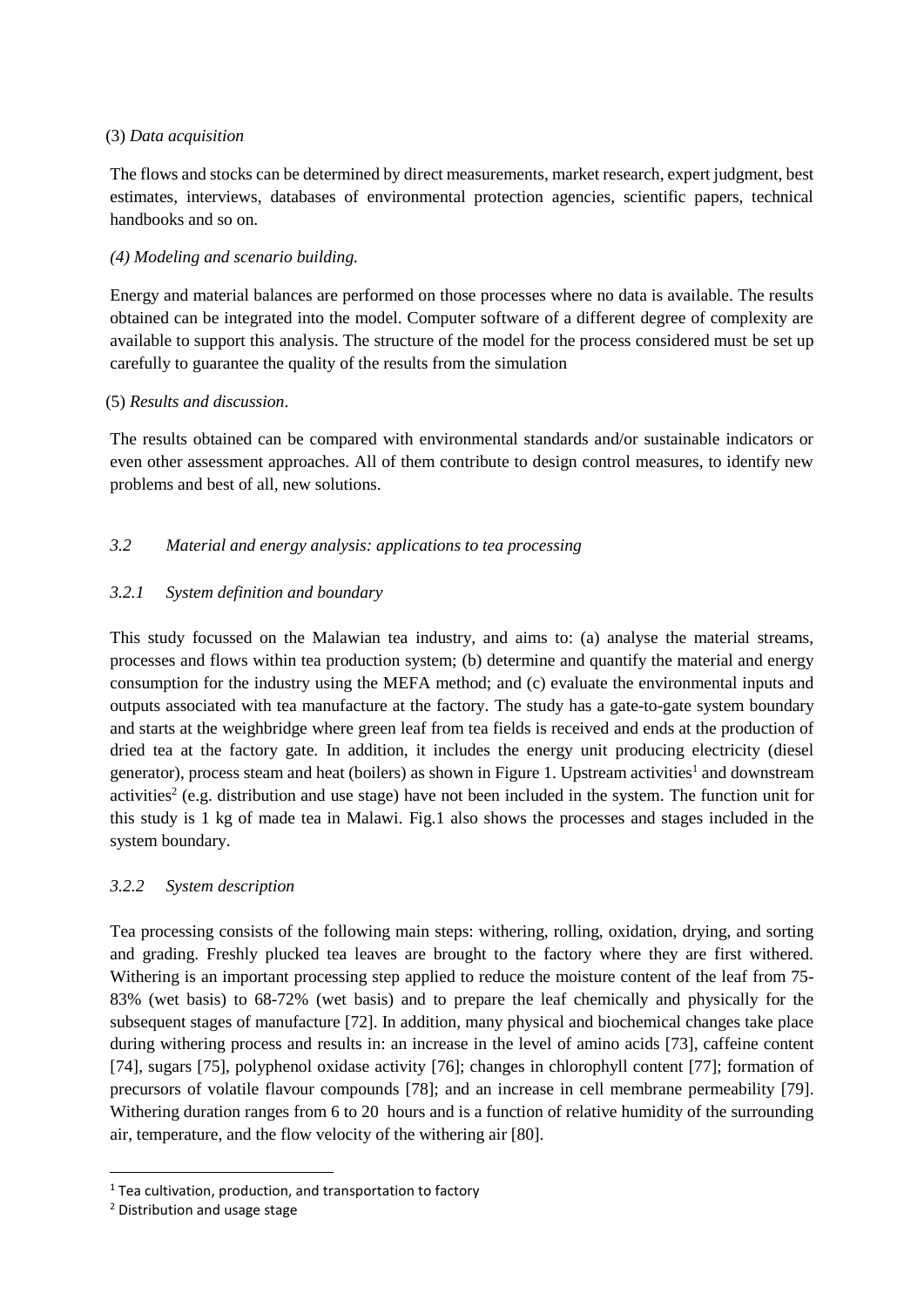Withered leaf is cut or macerated using rollers, Lawrie Tea Processor (LTP) or Cut-Tear-Curl (CTC) machines. Rolling bruises the leaves, disrupting the leaf cell structure and brings tea polyphenols and polyphenol oxidase and oxygen in contact, which promotes the oxidation of tea polyphenols and formation of red pigments (thearubigins) and yellow pigments (theaflavins). The macerated leaf or dhool is cooled to temperatures below 35°C to preserve quality. Tea leaves are then subjected to the process of fermentation/oxidation by moving conveyors under controlled temperature, humidity and air flow conditions. Cool air is circulated through the crushed leaves to moderate the reaction, as the onset of fermentation is accompanied by a rise in temperature from the exothermic fermentation process.



**Figure 1:** Process flow diagram for tea factory

 Humidifiers mounted within the belt fermentation assembly are also used to improve the ability to absorb clean air, and whenever needed. Fermentation/oxidation in tea leaves results in the production of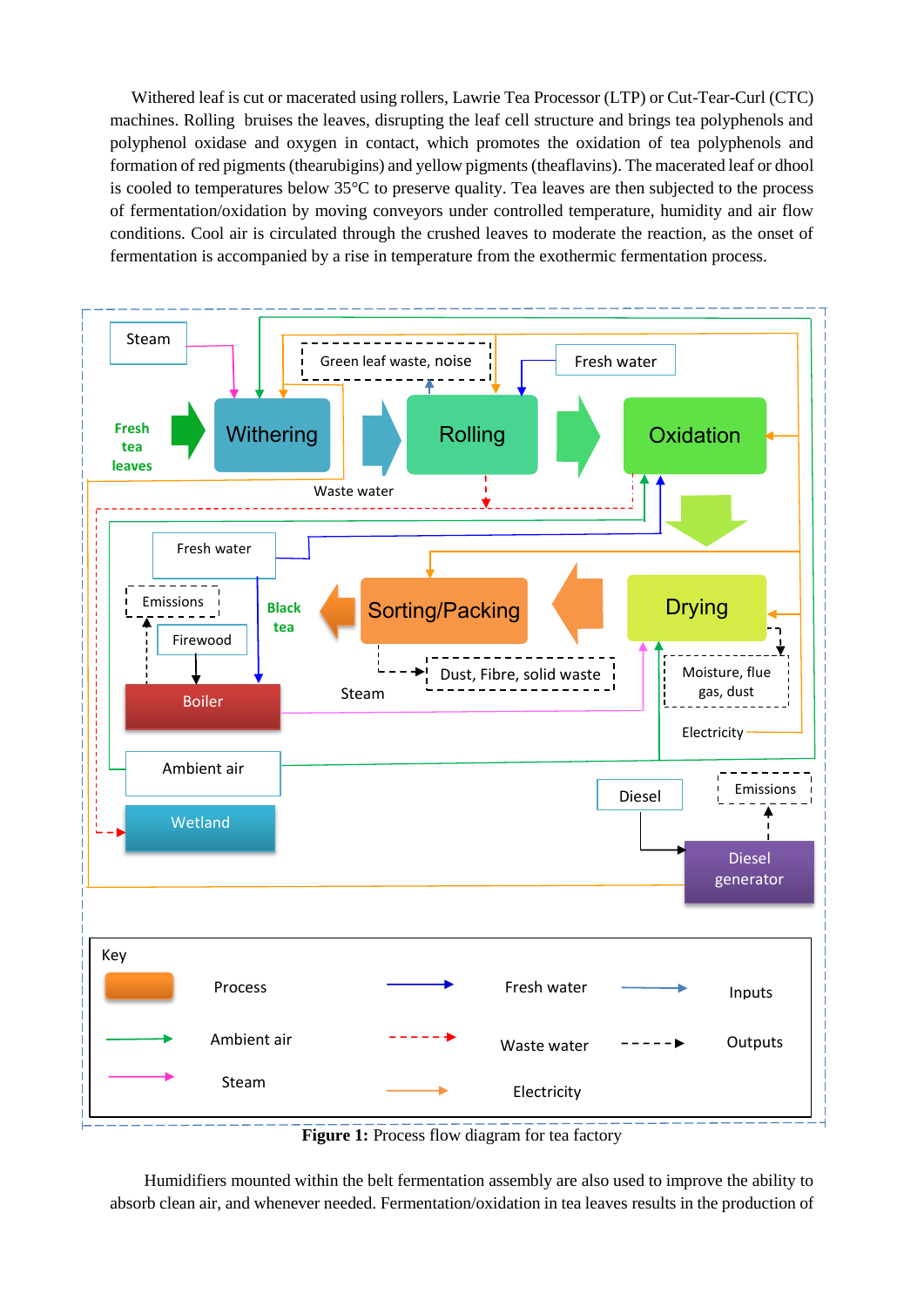different chemical compounds, such as "theaflavins (TF)" and "thearubigins (TR)"which respectively contribute to taste, strength and colour of tea. Fermentation/oxidation time depends on the ambient temperature, degree of maceration, degree of wither, and the type of tea to be produced. Typically it ranges from 45 to 60 minutes and 60 to 105 minutes for fast and slow fermenting cultivars, respectively. Temperatures between 20 and 30°C, with high humidity (95%) and ample exposure of the macerated leaf to the air are found to be satisfactory.

 The last step of black tea manufacture involves drying with a blast of hot air. Fermented tea leaves are fired to arrest further fermentation, deactivate the enzymes and remove almost all residual moisture in the leaf. The leaf is passed through fluidized bed dryers, which have circuit trays with perforations, on which are conveyed the fermented leaf. The drying process takes about 20 -25 min and the inlet air temperature is about 120 – 140°C and is finished off at a temperature of 80-90°C.The moisture level of the tea when drying is completed is approximately 2-3%. According to Keegel [81], drying is influenced by the inlet temperature, thickness of spread of the dhool, air flow rate, period of drying, and moisture content of the dhool. Dried tea is sorted into different grades by passing it over a series of vibratory screens of different mesh sizes. Stalk is removed by the use of electrostatic separators. The graded tea is finally weighed and packaged into sacks or wooden chests, and subsequently sold at the local and regional auctions. Process steps and the generated wastes from these steps are also given in Fig.1.

#### *3.2.3 Data acquisition*

The empirical data of this study was collected from eight of the twenty one tea factories in Malawi. Purposive and convenience sampling techniques [82] were applied to select a sample of factories for this study. The factories have different processing capacities of green leaves ranging from 90 to 240 tons per day. They accounted for approximately 38 percent of total production capacity in the country. Data were collected from these factories through plant reports, direct on-site measurement and literature review. The inventory data which consisted of raw materials, energy consumption, wastes and emissions were collected for a period of seven years from each factory. Data analysis included material and energy inputs and outputs at each stage of tea production. Finally, mass and energy balances for a complete factory and the unit processes were established.

#### *3.2.4 Mathematical modelling*

### *3.2.4.1 Governing equations*

Mass balances can be expressed in the rate form as given by the following general equation:

$$
\sum \dot{m}_{in} = \sum \dot{m}_{out} \tag{1}
$$

where *in* is the mass flow rate, and the subscripts *in* stands for inlet and *out* for outlet. Material balances for each step of tea production shown in Fig.1 can be described by Eq. (2):

$$
\sum_{j=1}^{p} \dot{m}_{in,j} = \sum_{k=1}^{n} \dot{m}_{out,k}
$$
 (2)

where *j* represents the type of material inputs with a total of *p* inputs, and *k* represents the type of material outputs with a total of *n* outputs.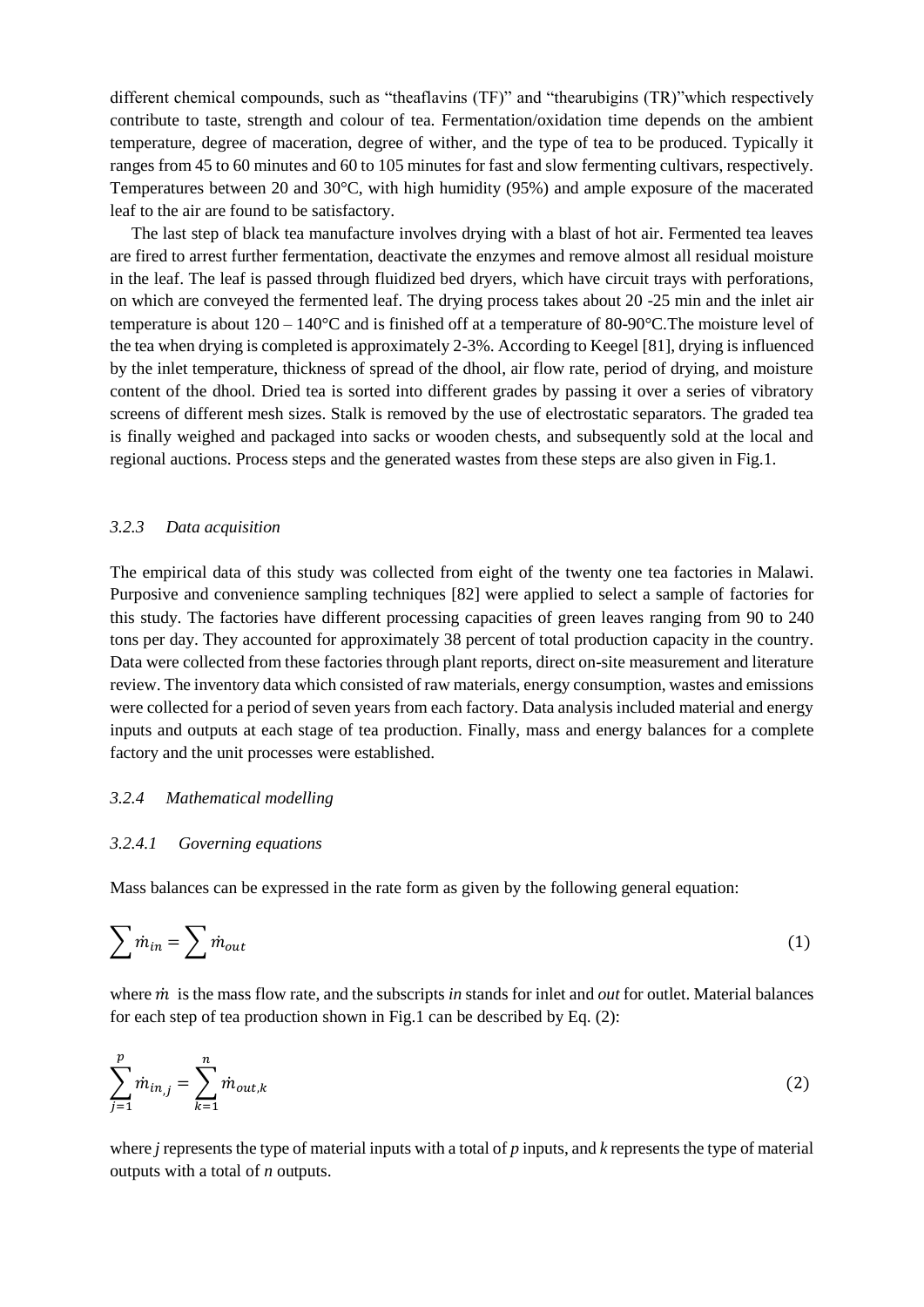Energy balance for the considered unit process is given by the following equation:

$$
\sum \dot{E}_{in} = \sum \dot{E}_{out} \tag{3}
$$

where  $\dot{E}_{in}$  denotes energy rate (kJ)

### *(1) Withering*

Dry air mass balance: ̇ 1 = ̇ 2 = ̇ (4a)

# Water mass balance:  $\omega_1 \dot{m}_a = \dot{m}_{a2} \omega_2 + \dot{m}_w \rightarrow \dot{m}_w = \dot{m}_a (\omega_2 - \omega_1)$  (4b)

Energy balance:  $\sin h_{in} = \dot{Q}_{out} + \sum \dot{m}_{out} h_{out} \rightarrow \dot{Q}_{out} = \dot{m}_a (h_1 - h_2) - \dot{m}_w h_w$  (4c)

where  $\dot{m}_{a1}$  and  $\dot{m}_{a2}$  is mass flow rate of air at the inlet and outlet, respectively;  $\omega_1$  and  $\omega_2$  represent the humidity ratio of air at the inlet and outlet, respectively;  $\dot{m}_w$  is the mass flow rate of water;  $h_1$  and  $h_2$  denote the specific enthalpy at the inlet and outlet, respectively; and  $\dot{Q}_{out}$  is the rate of heat transfer.

### *(2) Rolling/maceration*

Dhool balance:  $(\dot{m}_{dh})_1 = (\dot{m}_{dh})_2 = \dot{m}_{dh}$  (5)

where  $(\dot{m}_{dh})_1$  and  $(\dot{m}_{dh})_2$  is the mass flowrate of dhool.

#### (*3) Continuous Oxidation/Fermentation*

 Equations governing mass and energy balance in the continuous fermentation or oxidation process are given as [83]:

Dry air mass balance:  $\dot{m}_{a1} = \dot{m}_{a2} = \dot{m}_a$  (6a)

Water mass balance:  $\omega_1 \dot{m}_a = \dot{m}_{a2} \omega_2 + \dot{m}_w \rightarrow \dot{m}_w = \dot{m}_a (\omega_2 - \omega_1)$  (6b)

Energy balance: 
$$
\sum \dot{m}_{in} h_{in} = \dot{Q}_{out} + \sum \dot{m}_{out} h_{out} \rightarrow \dot{Q}_{out} = \dot{m}_a (h_1 - h_2) - \dot{m}_w h_w
$$
 (6c)

### *(4) Drying*

 Mass balance equations for the dryer shown in Fig 2 can be written considering three components such as fermented or fresh tea leaves, air and the water which exists in the drying air and tea. Mass balance for air, tea and water are given by the equations proposed by Dincer and Sahin [84]:

Air: 
$$
(\dot{m}_a)_1 = (\dot{m}_a)_3 = \dot{m}_a
$$
 (7a)

Tea: 
$$
(\dot{m}_p)_2 = (\dot{m}_p)_4 = \dot{m}_p
$$
 (7b)

Water: 
$$
\omega_1 \dot{m}_a + (\dot{m}_w)_2 = \omega_3 \dot{m}_a + (\dot{m}_w)_4
$$
 (7c)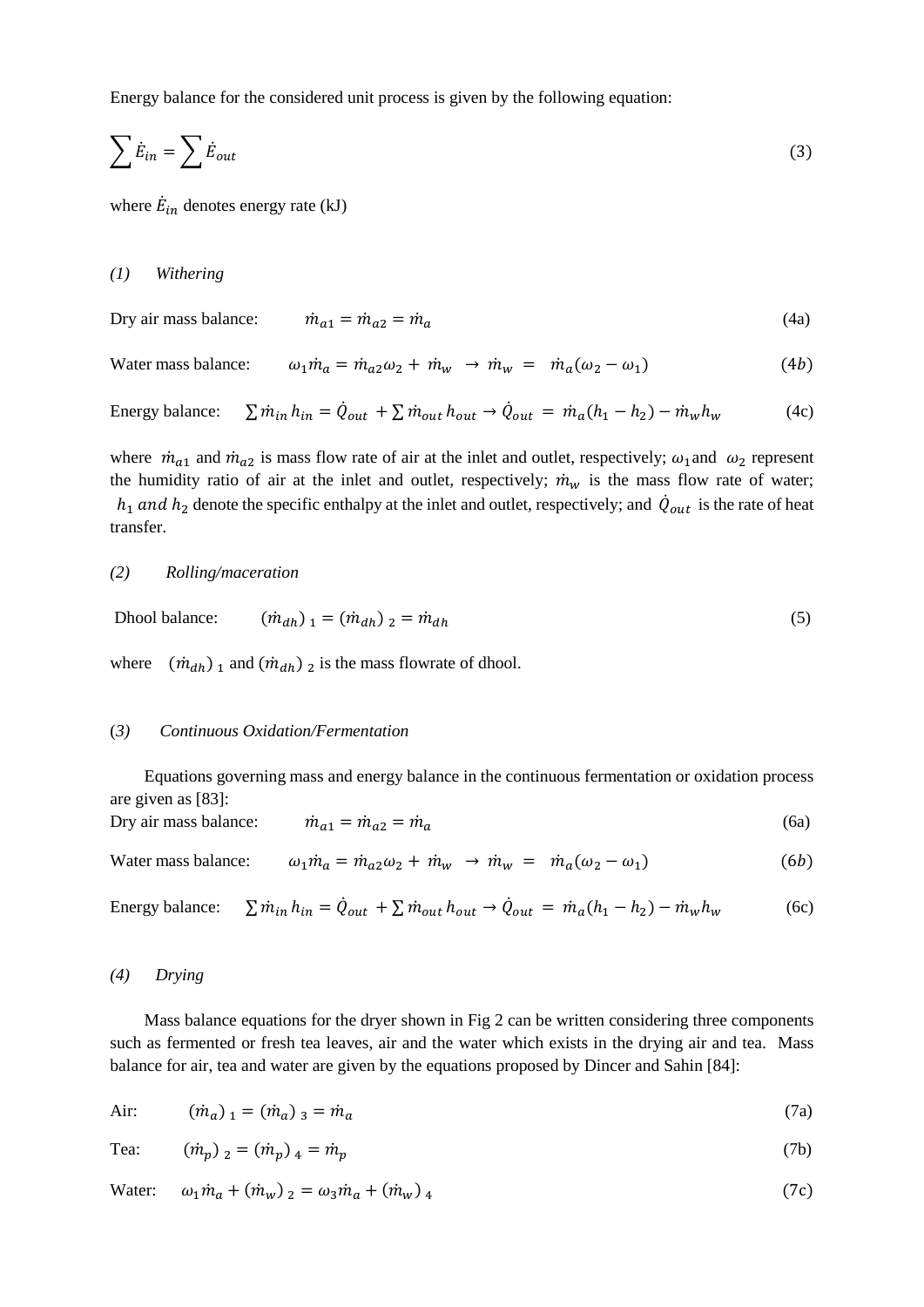where  $\dot{m}_a$  is mass flow rate of air,  $\dot{m}_p$  mass flow rate of tea leaves,  $\omega$  is the humidity ratio of air, and  $\dot{m}_w$  mass flow rate of water.

Energy balance: 
$$
\sum \dot{m}_{in} h_{in} = \sum \dot{m}_{out} h_{out}
$$
 (8)

Consequently, the overall energy balance of the dryer can be written as follows [84]:

$$
\dot{m}_a h_1 + \dot{m}_p (h_p)_2 + (\dot{m}_w)_2 (h_w)_2 = \dot{m}_a h_3 + \dot{m}_p (h_p)_4 + (\dot{m}_w)_4 (h_w)_4 + \dot{Q}_l
$$
\n(9)

where 
$$
h_1 = (h_a)_1 + \omega_1(h_v)_1 \simeq (h_a)_1 + \omega_1(h_g)_2
$$
 (10)

$$
h_3 = (h_a)_3 + \omega_3 (h_g)_3 \tag{11}
$$

where *h* is specific enthalpy;  $h_p$  specific enthalpy of tea;  $h_q$  specific enthalpy at saturated vapour state;  $h_w$  specific enthalpy of water;  $h_a$  specific enthalpy of air,  $\dot{m}$  mass flow rate;  $\dot{Q}_l$  rate of heat transfer loss; and ω humidity ratio of air.



**Figure 2:** Schematic of drying process with inputs and outputs [28]

Eq. (12) can be used to calculate the heat loss rate from the dryer chamber:

$$
\dot{Q}_l = \dot{m}_a q_l \tag{12}
$$

where  $\dot{m}_a$ ,  $q_l$  represent mass flow rate of air and heat transfer related loss, respectively.

### *(5) Sorting and grading*

| Dried tea: | $(\dot{m}_{dt})_1 = (\dot{m}_{dt})_2 = \dot{m}_{dt}$ | (13) |
|------------|------------------------------------------------------|------|
|------------|------------------------------------------------------|------|

where  $(\dot{m}_{dt})_1$  and  $(\dot{m}_{dt})_2$  is the mass flowrate of dried tea.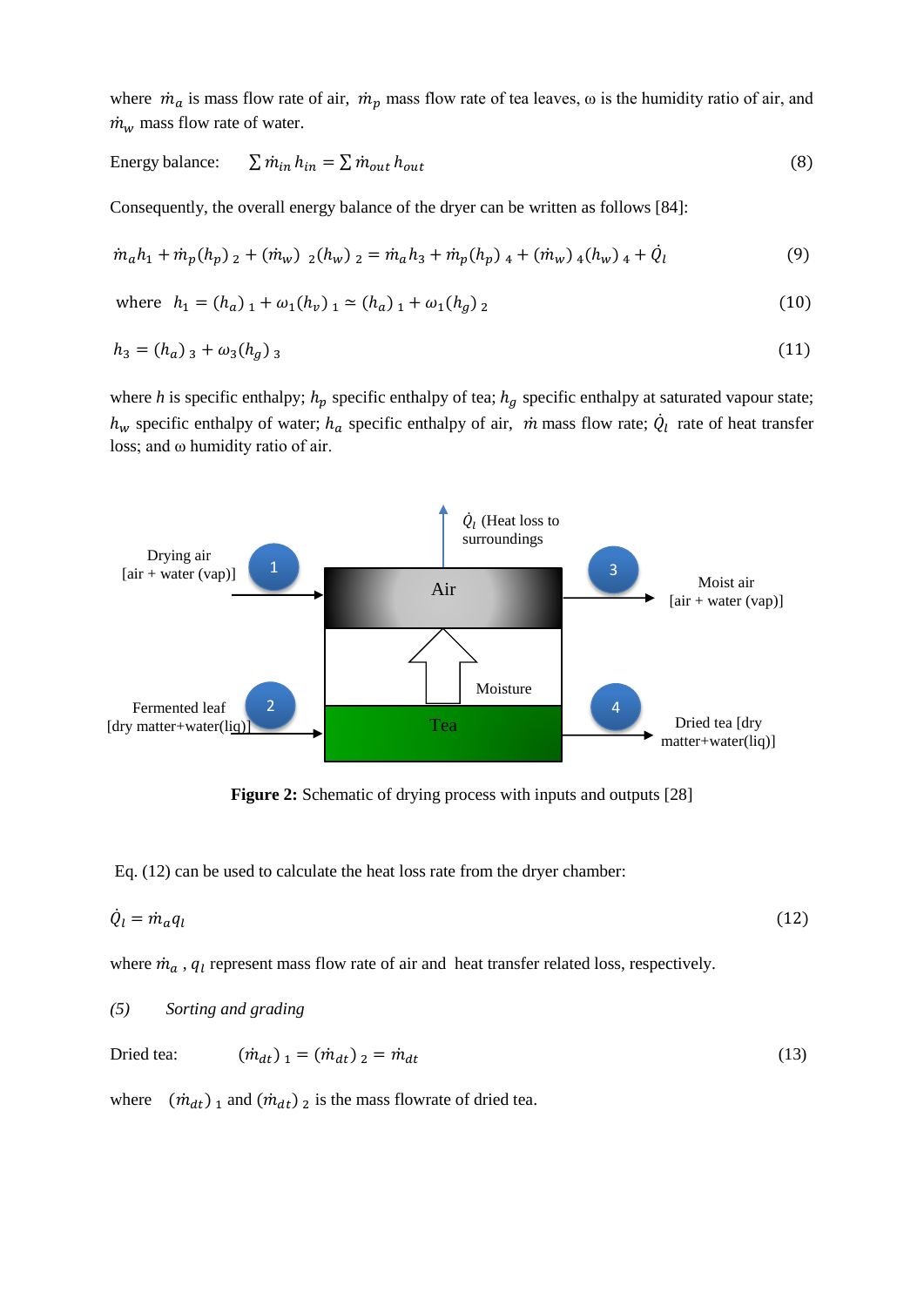### *3.2.4.2 Parameters and thermal properties*

 Enthalpy (heat content) of drying air and the specific heat on inlet and outlet air is determined via Eq.(14) and Eq.(15), respectively.

$$
h_a = C_s (T_a - T_0) + \omega h_L \tag{14}
$$

$$
C_s = 1.005 + 1.88 \,\omega \tag{15}
$$

where  $C_s$  is the humid heat (kJ/dry air);  $T_a$  is air temperature (°C),  $T_0$  is reference temperature (°C),  $\omega$ is the absolute humidity (kg water/kg dry air) of inlet drying air,  $h_L$  is the latent heat of vaporization of water (kJ/kg water).

Bhuyan [85] proposes the following equation for calculating the mass of air needed for the drying:

$$
m_a = \frac{m_p \left[ C_{pp} \left( T_{p1} - T_{p2} \right) + C_{pw} \left( W_1 T_{p1} - W_2 T_{p2} \right) \right]}{C_{s1} T_{a2} - C_{s2} T_{a1} + h_L (\omega_2 - \omega_1)}
$$
(16)

where  $C_{s1} = 1.005 + 1.88\omega_1$ ;  $C_{s2} = 1.005 + 1.88\omega_2$ ;  $T_{p1}$  and  $T_{p2}$  are inlet and out temperatures of tea,  $W_1$  and  $W_2$  are moisture content of tea at inlet and exhaust;  $T_{a1}$  and  $T_{a2}$  are the inlet and exhaust temperatures of drying air, respectively,  $\omega$  is the absolute humidity, and  $m_p$  is the feed rate of tea.

The heat content of tea leaves is evaluated from the following equation:

$$
h_p = W C_{pw} C_{pp} (T_p - T_0) \tag{17}
$$

where *W* is the moisture content of the product (kg water/kg of dry solid product),  $C_{pw}$  is the specific heat of water (kJ/kg.K),  $C_{pp}$  is the specific heat of product (kJ/kg.K), and  $T_p$ ,  $T_0$  are product and reference temperatures, respectively.

 Mass of dried material and the amount of moisture removed from tea leaves are quantified according to Eqs. (18) and (19), respectively.

$$
m_{dm} = m_{wm} \cdot \frac{(100 - X_{wm})}{(100 - DM_c)}
$$
\n(18)

$$
m_{ev} = m_{dr} \cdot \frac{(X_{wm} - X_d)}{(100 - X_{wm})}
$$
(19)

where  $m_{dm}$  is amount of withered leaf,  $m_{ev}$  amount of evaporate water;  $m_{wm}$  amount of wet material;  $X_{wm}$  moisture content of fresh tea leaves;  $DM_c$  dry matter content;  $m_{dr}$  amount of dried material; and  $X_d$  moisture content of withered leaf.

#### *3.4.3 Potential environmental impacts*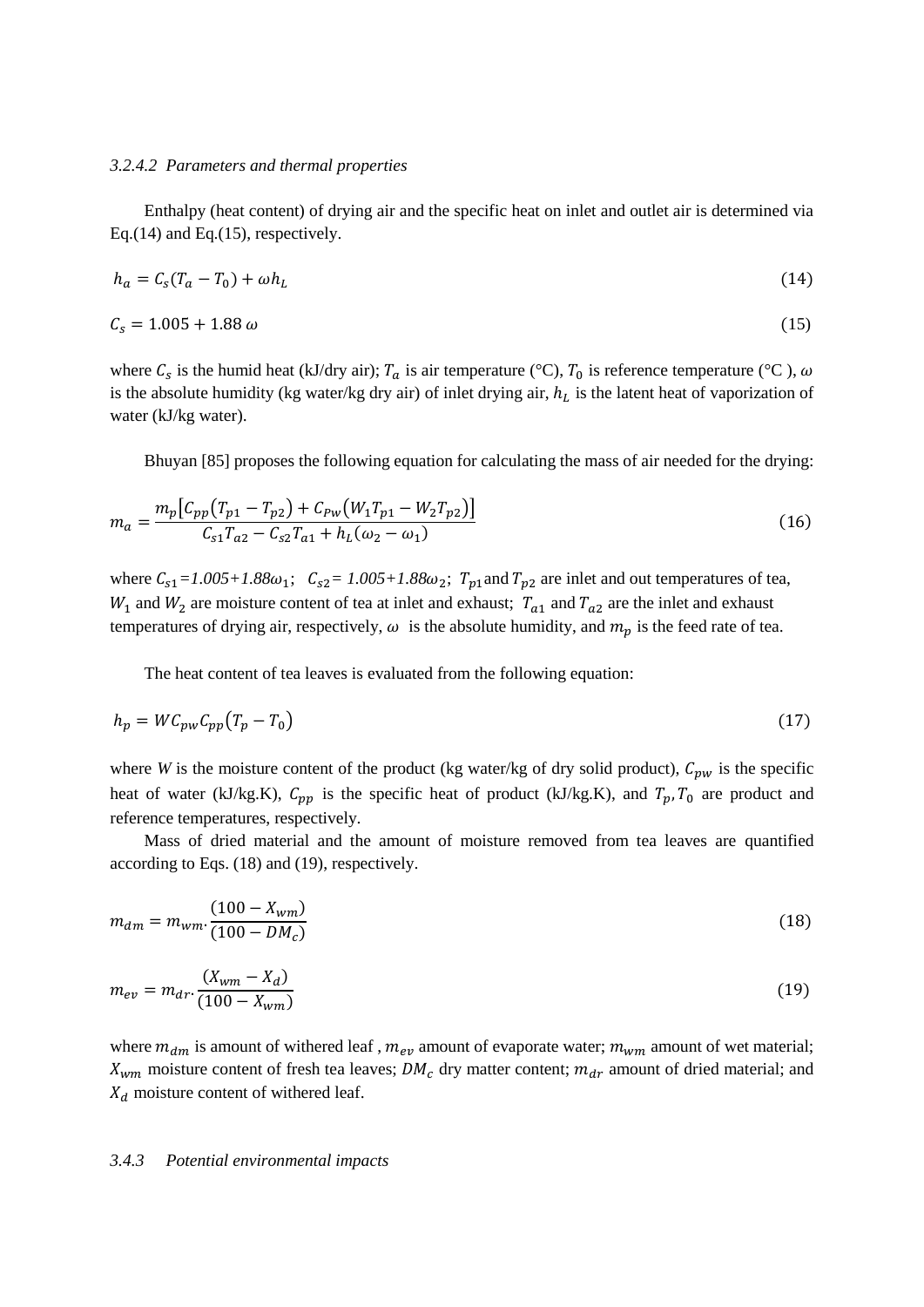The potential environmental impacts (PEI) associated with the production of tea are evaluated using the CML 2002 methodology [86]. The method, in compliance with ISO 14040 series, divides a life cycle impact assessment study into classification, characterization, normalization, and weighting. According to Moberg et al., [87], classification is an inventory collection process from life cycle to several impact categories, while characterization entails sorting emissions and resources coming from the inventory into different groups or impact categories according to their potential impact on the environment [88], [89]. The environmental impact categories selected in this study were global warming, acidification, eutrophication, photochemical oxidant formation, and human toxicity. The potential environmental impacts are estimated using the following Eq. (20) and (21) [90]:

$$
PEI_i = \sum_{x=1}^{r} (E_{x,i} \cdot CF_{x,i})
$$
 (20)

$$
I_j = \sum_{i=1}^{Z} \left( \frac{PEI_i}{N_i} \times V_{i,j} \right) \tag{21}
$$

where *PEI* is the potential environmental impact;  $E_x$  total emissions of a substance *x*;  $CF_x$ characterization factor, *i* potential impact category;  $N_i$  normalisation factor;  $V_{i,j}$  valuation factor; j represents different sets of valuation factors; and  $I_i$  environmental index.

 Normalization is the calculation of the magnitude of the category indicator results relative to reference information. The reference information may relate to a given community (for example, in Malawi, Southern Africa or World), person or other system, over a given period of time [91]. Category indicator results are normalized to better understand the relative importance and magnitude of these values for the studied system [92], [93]. Normalization can be determined based on the formula shown as follows [94].

$$
N_i = \frac{S_i}{R_i} \tag{22}
$$

where  $S$ ,  $R$  denotes category indicator and reference value, respectively.

 Finally, weighting is conducted by multiplying category indicator with weighting factor and summed to get the score [88].

### **4.0 Results and Discussions**

 $\overline{1}$ 

### *4.1 Materials and energy inputs*

 Table 3 shows the main inputs and outputs for the production of 1 kilogram of made tea. Descriptive statistics for input and output calculations of the analysed factories is also given in Table 4. Inputs to produce black tea include green leaf as the main raw material; energy (electricity, diesel, firewood, water, human labour); and auxiliary materials (chemicals, paper sacks, pallets, straps). The outputs are black tea; wastes including dry waste leaf, boiler ash, tea dust and wastewater; and air emissions. The analysis results show that for the production of 1 kg black tea, a typical Malawian tea factory uses 4.96 kg green leaf (GL), 0.64 kW electricity, 3.35 kg firewood, 9.2 millilitres of diesel, 0.268 hours of human power, 4.24 kg water. The results range from 4.19 to 6.33 kg/kg for green leaf; 0.42 to 1.08 kWh/kg for electricity; 1.67 to 8.2 kg/kg for firewood; 0.14 to 0.51 MJ/kg for diesel; 0.104-0.695 hr./kg for human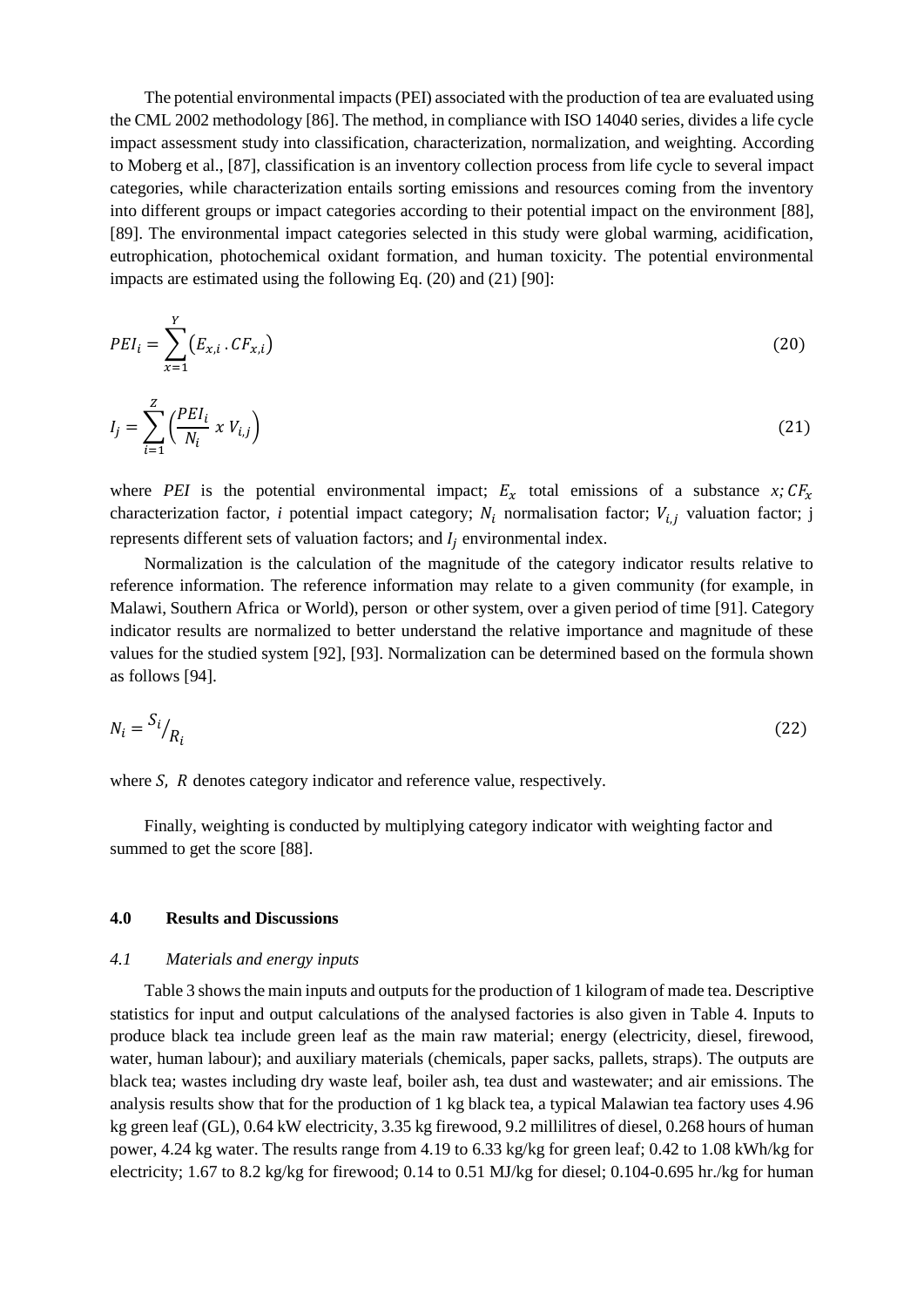power; 1.92 to 8.32 kg/kg for water; and 1.17 to 6.07 g/kg for boiler chemicals. Details of material and energy use are discussed in the following sections.

## **Table 3**

Input and output table for tea production of 1 kg made tea

| <b>Parameter</b>     | F1     | F2        | F <sub>3</sub> | F <sub>4</sub> | F <sub>5</sub> | F <sub>6</sub> | F7     | F <sub>8</sub> |
|----------------------|--------|-----------|----------------|----------------|----------------|----------------|--------|----------------|
| <b>Inputs</b>        |        |           |                |                |                |                |        |                |
| Raw material         |        |           |                |                |                |                |        |                |
| Green leaf (kg)      | 6.33   | 4.88      | 4.19           | 6.13           | 4.33           | 4.68           | 4.46   | 4.65           |
| Auxiliary materials  |        |           |                |                |                |                |        |                |
| Paper sacks          | 0.018  | 0.018     | 0.018          | 0.018          | 0.018          | 0.018          | 0.018  | 0.018          |
| Pallets              | 0.0009 | 0.0009    | 0.0009         | 0.0009         | 0.0009         | 0.0009         | 0.0009 | 0.0009         |
| Energy               |        |           |                |                |                |                |        |                |
| Electricity(kWh)     | 0.61   | 1.08      | 0.47           | 0.61           | 0.61           | 0.73           | 0.58   | 0.42           |
| Firewood (kg)        | 3.13   | 3.58      | 1.67           | 2.42           | 3.09           | 2.96           | 8.2    | 1.75           |
| Diesel (litres)      | 0.0087 | 0.0132    | 0.0082         | 0.009          | 0.0113         | 0.0036         | 0.0064 | 0.0116         |
| Human (hours)        | 0.195  | $0.104\,$ | 0.251          | 0.695          | 0.299          | 0.164          | 0.621  | 0.239          |
| Water $(kg)$         | 4.53   | 7.5       | 1.92           | 8.32           | 2.22           | 3.47           | 3.26   | 2.68           |
| Chemicals (g)        | 0.96   | 1.17      | 0.53           | 1.12           | 0.23           | 0.56           | 0.88   | 0.62           |
| <b>Outputs</b>       |        |           |                |                |                |                |        |                |
| Black tea            | 1.00   | 1.00      | 1.00           | 1.00           | 1.00           | 1.00           | 1.00   | 1.00           |
| Waste                |        |           |                |                |                |                |        |                |
| Dry/waste            |        |           |                |                |                |                |        |                |
| leaf $(g)$           | 0.5    | 0.5       | 0.5            | 0.5            | 0.5            | 0.5            | 0.5    | 0.5            |
| Ash $(g)$            | 1.07   | 1.79      | 0.78           | 1.99           | 0.39           | 0.8            | 1.53   | 0.96           |
| Tea dust $(g)$       | 1.2    | 1.2       | 1.2            | 4.94           | 4.47           | 1.2            | 1.2    | 1.2            |
| Waste water (1)      | 0.76   | 2.5       | 0.55           | 1.39           | 0.56           | 1.39           | 1.09   | 0.67           |
| Emissions to the air |        |           |                |                |                |                |        |                |
| CO <sub>2</sub> (kg) | 5.41   | 5.33      | 2.51           | 3.66           | 4.64           | 4.52           | 4.72   | 3.11           |
| CH <sub>4</sub> (g)  | 35.62  | 34.99     | 16.45          | 24.05          | 30.45          | 29.82          | 31.09  | 20.36          |
| $N_2O(g)$            | 70.13  | 69.07     | 32.50          | 47.45          | 60.11          | 58.75          | 61.29  | 40.25          |
| NO <sub>X</sub> (g)  | 27.56  | 27.45     | 13.07          | 18.75          | 23.87          | 22.76          | 23.95  | 16.29          |
| CO(g)                | 3.54   | 3.48      | 1.64           | 2.39           | 3.03           | 2.97           | 3.09   | 2.02           |
| NMVOC(g)             | 0.17   | 0.17      | 0.08           | 0.12           | 0.15           | 0.15           | 0.15   | 0.10           |
| SO <sub>2</sub> (g)  | 1.21   | 1.25      | 0.61           | 0.84           | 1.08           | 0.96           | 1.04   | 0.78           |

Emissions to water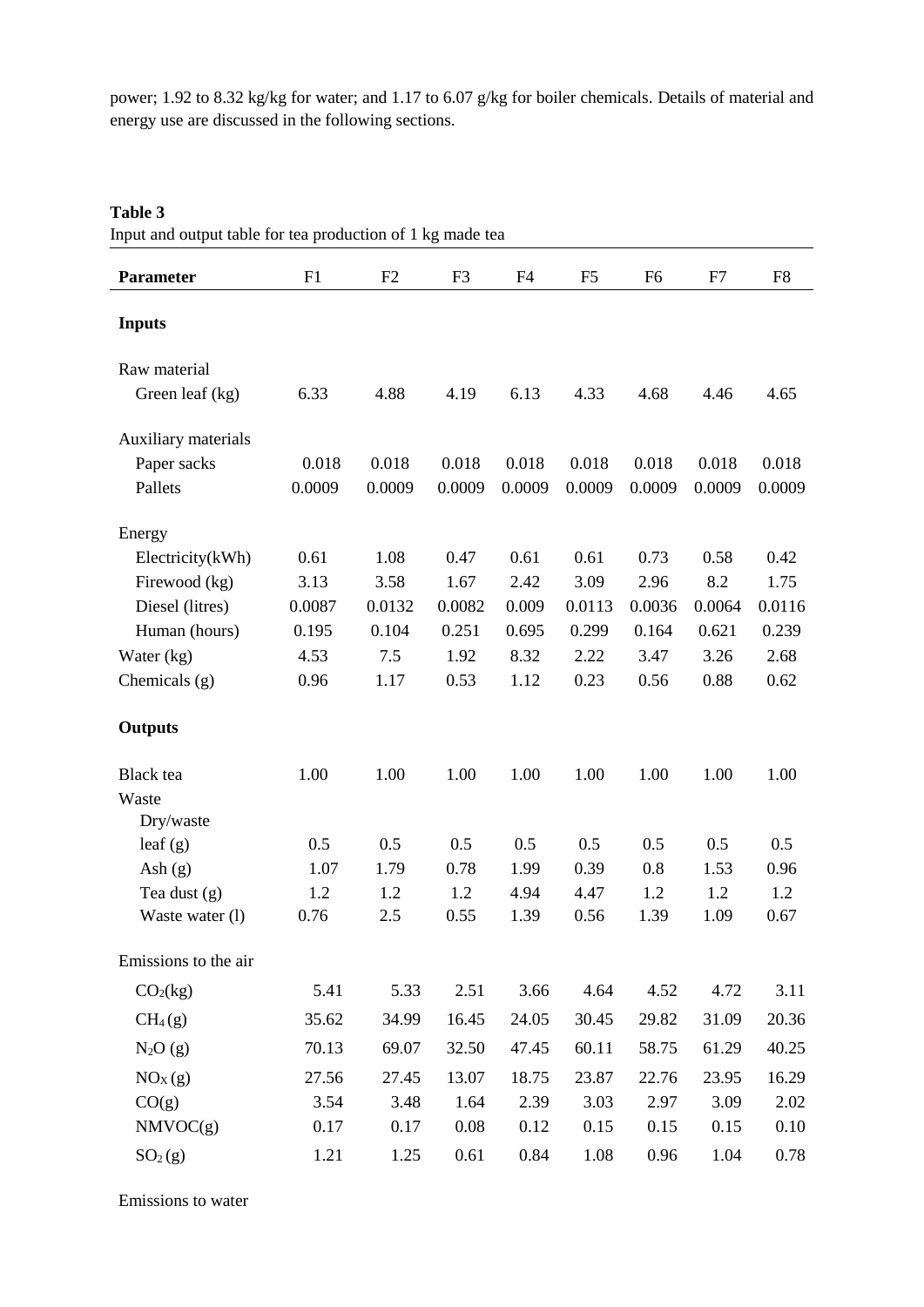| $COD$ (mg/l) | n/a |
|--------------|-----|
| $BOD$ (mg/l) | 335 |

# **Table 4**

Descriptive statistics of Malawian life cycle inventory for 1 kg of black tea production

| <b>Parameter</b>    | Unit         | Range         | Mean   | Std. Deviation | Coefficient of |
|---------------------|--------------|---------------|--------|----------------|----------------|
|                     |              |               |        | (SD)           | variation (CV) |
|                     |              |               |        |                |                |
| <b>Inputs</b>       |              |               |        |                |                |
| <b>Raw Material</b> |              |               |        |                |                |
| Fresh leaf          | kg           | 4.19-6.33     | 4.96   | 0.816          | 16.5%          |
| Energy              |              |               |        |                |                |
| Electricity         | kWh          | $0.42 - 1.08$ | 0.64   | 0.202          | 32%            |
| Firewood            | kg           | 1.67-8.2      | 3.35   | 2.0733         | 62%            |
| Diesel              | MJ           | $0.14 - 0.51$ | 0.348  | 0.119          | 34%            |
| Human power         | hrs          | $0.104 - 695$ | 0.321  | 0.217          | 68%            |
|                     |              |               |        |                |                |
| Water               | kg           | 1.92-8.32     | 4.24   | 2.414          | 57%            |
| Chemicals           | g            | 1.17-6.07     | 0.759  | 0.326          | 43%            |
|                     |              |               |        |                |                |
| Output              |              |               |        |                |                |
| Waste               |              |               |        |                |                |
| Dry/waste leaf      | g            | n/a           | 0.5    | n/a            | n/a            |
| Boiler ash          | g            | 0.39-1.99     | 1.164  | 0.553          | 48%            |
| Dust                | g            | 1.2-4.94      | 2.076  | 1.627          | 78%            |
| Wastewater          | kg           | $0.55 - 2.5$  | 1.11   | 0.657          | 59%            |
|                     |              |               |        |                |                |
| Emissions to air    |              |               |        |                |                |
| CO <sub>2</sub>     | kg           | 2.51-5.41     | 4.24   | 1.045          | 25%            |
| CH <sub>4</sub>     | $\mathbf{g}$ | 16.45-35.63   | 27.856 | 6.898          | 25%            |
| $N_2O$              | $\mathbf{g}$ | 32.13-70.13   | 54.94  | 13.562         | 25%            |
| <b>NO</b> x         | g            | 13.07-27.56   | 21.71  | 5.22           | 25%            |
| CO                  | g            | 1.64-3.54     | 2.77   | 0.687          | 25%            |
| <b>NMVOC</b>        | g            | $0.08 - 0.17$ | 0.136  | 0.0338         | 25%            |
| SO <sub>2</sub>     | g            | $0.61 - 1.3$  | 0.971  | 0.218          | 25%            |
|                     |              |               |        |                |                |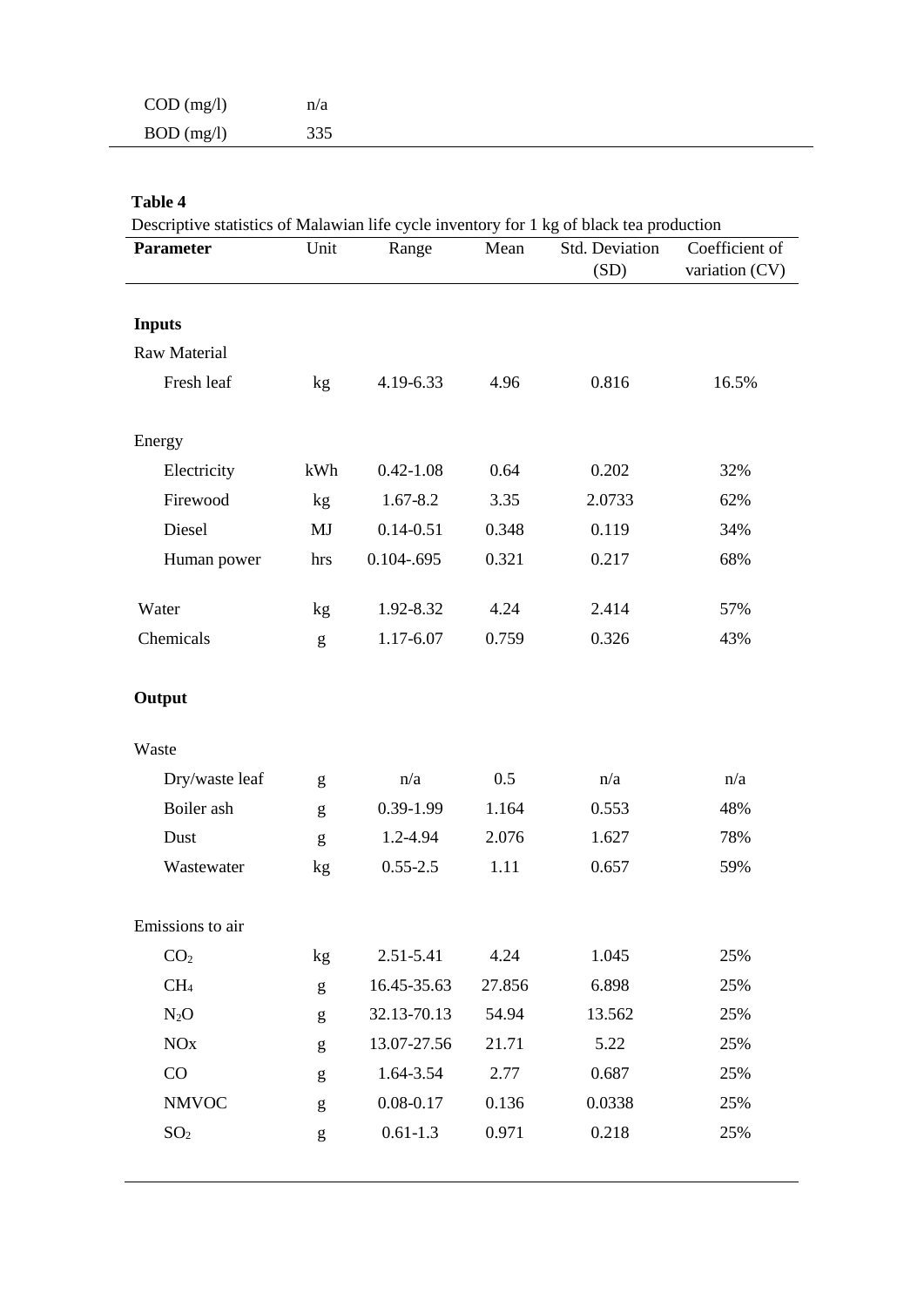#### *4.1.1 Raw material consumption*

 Table 1 also presents the results from analysing the amount of green leaf required to manufacture 1 kg of black tea in the studied factories. The results show that the quantity of green leaf to manufacture 1 kg of made tea varies from 4.19 to 6.33 kg green leaf per kg of made tea. The average specific raw material consumption was calculated to be 4.96 kg green leaf per kg of made tea, compared to 4.5 and 4.66 kg green leaf per kg of made in Kenya and Sri Lanka, respectively [95]. Compared to fresh leaf consumption values regarded as the best practice of tea industry in the country, reported in [96], the studied factories consume slightly higher green leaf per kg of made tea. Clearly, this indicates that there is need to improve tea process efficiency of the Malawian tea factories.

#### *4.1.2 Energy consumption*

 Table 5 presents the results from analysing ranges of specific energy consumption among individual tea factories grouped by country based upon available literatures that were reviewed in this study. The average specific electrical and thermal energy consumption across countries varied significantly, ranging from 0.42 to 1.08 kWh/kg and 5.47 to 14.31 kWh/kg, respectively. The average specific electrical and thermal energy for made tea processed by the Malawian tea industry is found to be 0.64 kWh/ kg and 13.41 KWh/kg of made tea, respectively. Data found in India exhibited a less yet significant spread (i.e.  $0.2 - 0.5$  and  $3.5 - 6$  kWh/kg made tea, for electrical and thermal energy, respectively. The results of this study indicate that tea processing in Malawi is relatively energy intensive. The highest energy input is provided by fuel (firewood), followed by electricity and human labour. Usage of diesel is comparatively low in all audited factories, as these use generators during power failure periods only. A smaller amount of diesel is also used to power tractors used with the factory. The average wood consumption in Malawian tea factories is 3. 35 kg/kg made tea compared to 1.38 and 1.372 kg per kg made tea in more efficient factories in Sri Lanka and India, respectively [97],[98].These significant differences have indicated large potential energy saving opportunities in the country's tea factories.

| Comparison of average annual SEC values in selected countries |         |                            |         |                         |                  |  |  |  |
|---------------------------------------------------------------|---------|----------------------------|---------|-------------------------|------------------|--|--|--|
| Country                                                       |         | Specific electrical energy |         | Specific thermal energy |                  |  |  |  |
|                                                               |         | consumption $(kWh/kg)$     |         | consumption $(kWh/kg)$  |                  |  |  |  |
|                                                               | Average | Range                      | Average | Range                   |                  |  |  |  |
| Malawi                                                        | 0.64    | $0.42 - 1.08$              | 13.41   | $5.47 - 14.31$          |                  |  |  |  |
| Sri Lanka                                                     | 0.46    | $0.69 - 1.47$              | 5.26    | $4.45 - 6.84$           | $[99]$ , $[100]$ |  |  |  |
| Kenya                                                         |         | $0.44 - 0.56$              | 5.33    | $4 - 23$                | [95]             |  |  |  |
| India                                                         | 0.5     | $0.2 - 0.5$                | 4.6     | $4.5 - 6$               | $[101]$ ,        |  |  |  |
|                                                               |         |                            |         |                         | $[100]$          |  |  |  |
| Vietnam                                                       |         | $0.58 - 0.8$               | 10      |                         | $[100]$          |  |  |  |

 **Table 5**

## *4.1.3 Water Use*

 Results of water usage in the audited factories are summarised in Table 6. The study shows that tea processing requires smaller, but still considerable, amounts of water. Annual water consumption in the analysed factories varies between  $4586 \text{ m}^3$  and  $12 \text{ } 120 \text{ m}^3$ . More than 38% of the water used in these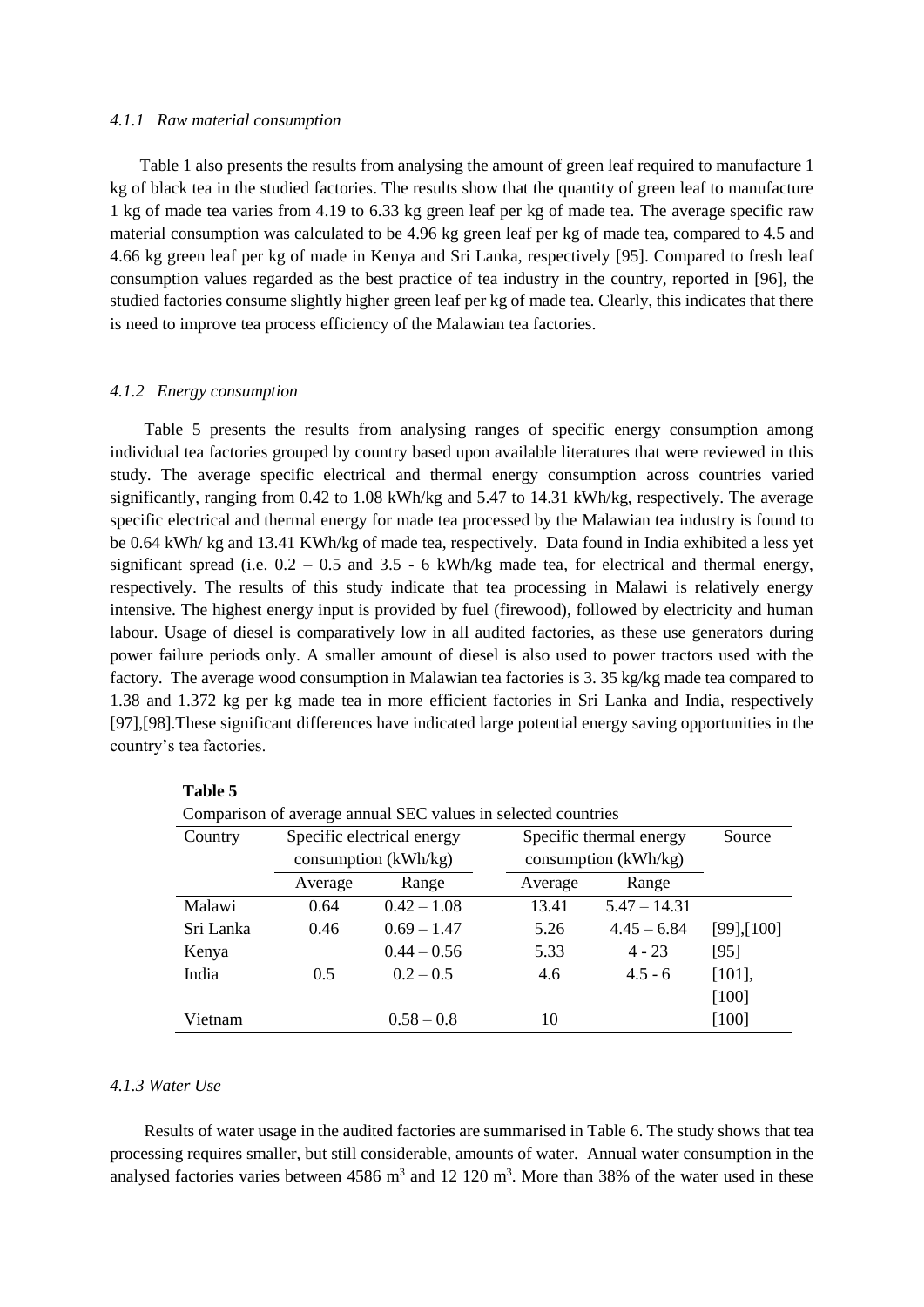factories is used for boiler-feed water<sup>3</sup>, followed by domestic use<sup>4</sup> (34%) and factory cleaning (26%). The specific water consumption was found to be low, ranging from 1.92 to 8.32 kg/ kg made tea with average of 4.24 kg/ kg made tea and standard deviation of 2.414 kg/kg of made tea (see Table 2). This figure is comparable with that of India and Sri Lanka, with specific water consumption of 3.584 kg /kg and 8.817 kg/ kg, respectively; and the global average of 7.483 kg/kg made tea [102]. The study also established that most factories do not record water flowing in and out of individual processing units as well analyse these waters.

| Factory        | Tea<br>Production |         | Water input $(m^3 \text{ kg}^{-1} \text{ made tea})$ | Wastewater          |                      |                         |                |
|----------------|-------------------|---------|------------------------------------------------------|---------------------|----------------------|-------------------------|----------------|
|                | $(kgyr^{-1})$     | Total   | <b>Boiler</b>                                        | Factory<br>cleaning | Domestic<br>& others | $(m^3 \text{ kg}^{-1})$ | $(kg kg^{-1})$ |
| F1             | 1,311,043         | 0.00453 | 0.00181                                              | 0.00076             | 0.00196              | 0.00453                 | 4.53           |
| F2             | 1 080 209         | 0.00750 | 0.00125                                              | 0.00250             | 0.00375              | 0.00750                 | 7.50           |
| F <sub>3</sub> | 2 3 8 4 5 4 9     | 0.00192 | 0.00109                                              | 0.00055             | 0.00029              | 0.00192                 | 1.92           |
| F <sub>4</sub> | 1 128 068         | 0.00832 | 0.00277                                              | 0.00139             | 0.00416              | 0.00832                 | 8.32           |
| F <sub>5</sub> | 5 447 716         | 0.00222 | 0.00111                                              | 0.00056             | 0.00056              | 0.00222                 | 2.22           |
| F <sub>6</sub> | 2 2 5 2 1 0 8     | 0.00347 | 0.00069                                              | 0.00139             | 0.00139              | 0.00347                 | 3.47           |
| F7             | 1 437 728         | 0.00326 | 0.00174                                              | 0.00109             | 0.00043              | 0.00326                 | 3.26           |
| F <sub>8</sub> | 2016875           | 0.00268 | 0.00134                                              | 0.00067             | 0.00067              | 0.00268                 | 2.68           |

### **Table 6:**

Water usage at selected tea factories

#### *4.1.4 Waste*

 $\overline{\phantom{a}}$ 

 Solid waste streams from the analysed factories are composed of dry/waste leaf, dhool spillages, sand and other waste, dust and stalks, tea sweepings, and boiler ash. The analysis indicates that solid waste in these factories account for 0.68% of total production. The highest amount of waste is produced at withering process  $(0.5\%)$ , followed by sorting  $(0.1\%)$ , maceration  $(0.04\%)$ , fermentation  $(0.02\%)$  and packing (0.02%), respectively. Overall, total solid and liquid wastes per kg of made tea is calculated to be 2.48% which compares well with a figure of 2% given in the literature. According to results of this study, the production of 1 kilogram of made tea results in the generation of 0.0235 kg of dry/waste tea leaves; 1.11 kg of wastewater; 0.0009 kg of sweepings; and 0.0002 kg of packing wastes.

 Results further show that a considerable amount of effluent is produced by tea factories. The effluent generated by tea factories originates from the washing of equipment within the factories. The specific wastewater generated range from  $0.00055 - 0.0025$  m<sup>3</sup>/kg (0.55 - 2.5 kg/kg), and is about 1.8% of total tea production. Effluent from tea factory wetlands was found to contain a biological oxygen demand (BOD) of 335 mg/l compared to a national standard of 20 mg/l. This is an indicator that effluent from tea factories has significant impact on this water quality parameter. There were no data on chemical oxygen demand (COD), total dissolved solids (TDS), and total suspended solids (TSS), making it impossible to draw conclusions based on the available data. Despite having little quantitative evidence about the extent of this on the analysed factories, the study identified waste water generation to be a potentially significant cause of environmental impacts for the Malawian tea industry. Further studies are

<sup>&</sup>lt;sup>3</sup> Boiler feed water: water introduced into boilers for conversion to steam

<sup>4</sup> Domestic water: water used for drinking, showers, and flushing wastes, etc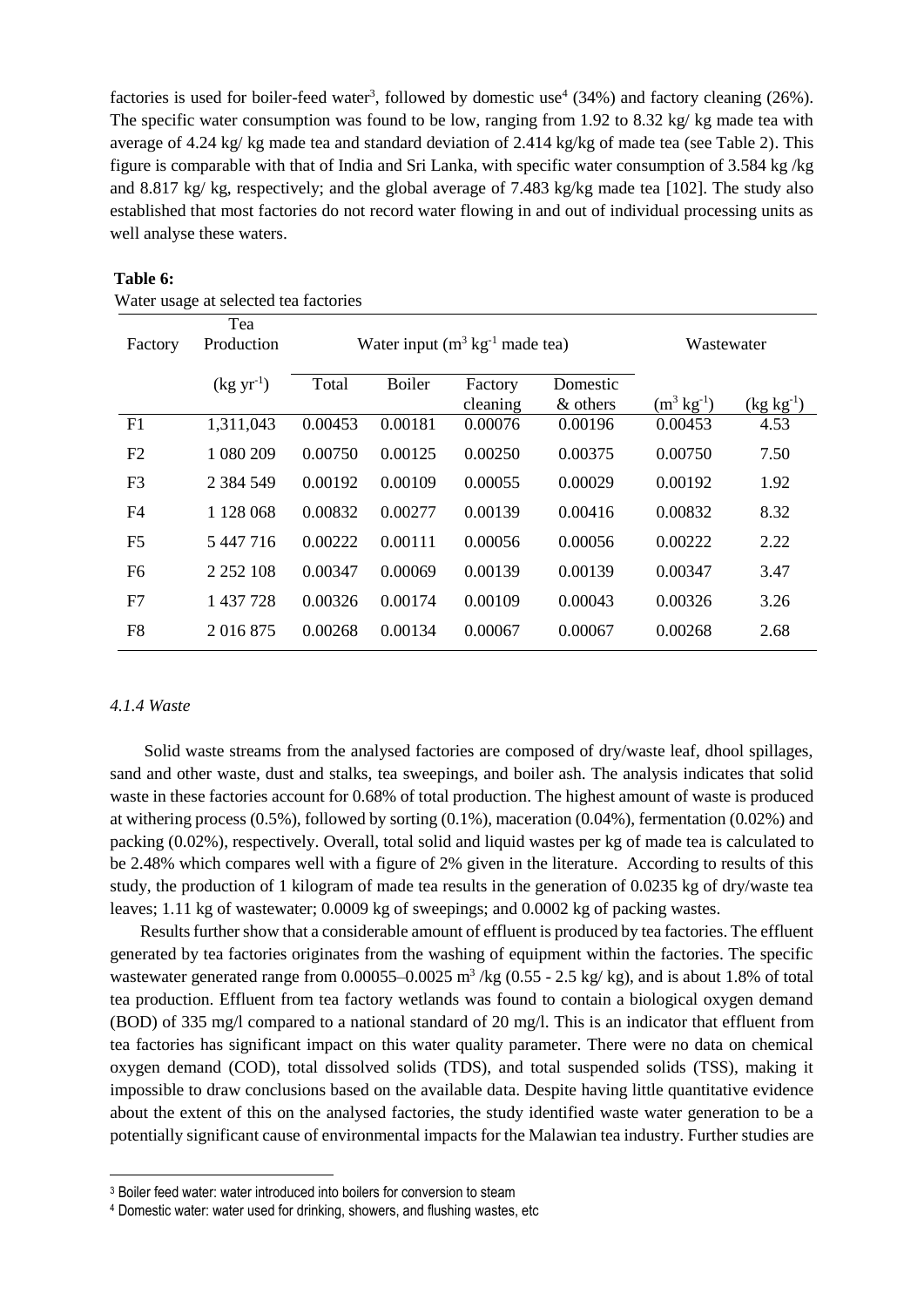required to substantiate this claim. Also, the study also reveals that many tea factories fail to collect data on the environmental implications of their operations.

#### *4.1.5 Emissions*

 Greenhouse gas (GHGs) emissions and other pollutants to produce 1 kg of tea in the studied factories are provided in Table 2. Tables 7 and 8 show the comparison of GHG and non-CO2 GHG emissions due to fuel combustion by country, based upon available literatures that were reviewed in this study. Results showed that among the three GHGs considered for the estimation the most important contribution is due to carbon dioxide (98%), followed by nitrous oxide (1.3%) and methane (0.7%). Total carbon dioxide emissions vary significantly across countries, ranging from 2.51 to 5.41 kg  $CO<sub>2</sub>$ /kg made tea. The average  $CO_2$  emission to produce 1 kg of tea in the sample factories was 4.24 kg, higher than results from other studies [34]. Specific  $CO<sub>2</sub>$  emissions in India, Sri Lanka and Vietnam were found to be 2.15; 2.49; and 2.86 kg  $CO<sub>2</sub>/kg$ , respectively. Nitrous oxide emissions vary from 32.50  $g$  N<sub>2</sub>O kg<sup>-1</sup> to 70.13 g N<sub>2</sub>O /kg, with an average of 54.94 N<sub>2</sub>O/ kg of made tea. Average emissions of methane were calculated to be 27.86 g CH<sup>4</sup> /kg of made tea.

#### **Table 7**

Comparison of GHG emissions due to fuel combustion in selected countries

|           |                 | Source |              |         |                  |
|-----------|-----------------|--------|--------------|---------|------------------|
|           | CO <sub>2</sub> | $N_2O$ | $\rm CH_{4}$ | $CO2-e$ |                  |
| Malawi    | 4.24            | 0.055  | 0.028        | 4.32    | This study       |
| Kenya     |                 |        |              | 2.27    | [95]             |
| India     | 2.15            |        |              |         | $[100]$          |
| Sri Lanka | 2.49            |        |              | 2.7     | $[100]$ , $[95]$ |
| Vietnam   | 2.86            |        |              |         | $[100]$          |

Total GHG equivalent emissions were calculated to be  $4.32 \text{ kg}$  of  $\text{CO}_2$ -eq/kg of made tea as compared to 2.27 and 2.7 kg  $CO<sub>2</sub>$ -eq /kg in similar factories in Kenya and Sri Lanka, respectively [95]. These results highlight the need to optimize tea production processes in the Malawian tea industry with a view to reduce these emissions. Sulphur dioxide is another pollutant emitted from fuel combustion which is of concern because of its contribution to acid rain. The specific  $SO_2$  emission was found to be 0.97 g SO<sub>2</sub> /kg compared to 0.016 g SO<sub>2</sub> /kg made tea in India. Specific CO emissions is also lowest in Malawian tea factories at 2.77 g CO/kg made tea, compared to 25 g CO/kg in Sri Lanka and 5.6 g CO/ kg in Vietnam. Average non-methane volatile compounds (NMVOC) and nitrous oxide (NOx) emissions were calculated as 0.14 g NMVOC /kg and 21.71 g NOx /kg of made tea.

#### **Table 8**

Comparison of non- $CO<sub>2</sub>$  GHG due to fuel combustion in selected countries

|        |                 | Source |              |       |            |
|--------|-----------------|--------|--------------|-------|------------|
|        | SO <sub>2</sub> | CO     | <b>NMVOC</b> | NOx   |            |
| Malawi | 0.97            | 2.77   | 0.14         | 21.71 | This study |
| Kenya  |                 |        |              |       | [95]       |
| India  | 0.016           |        |              |       | $[100]$    |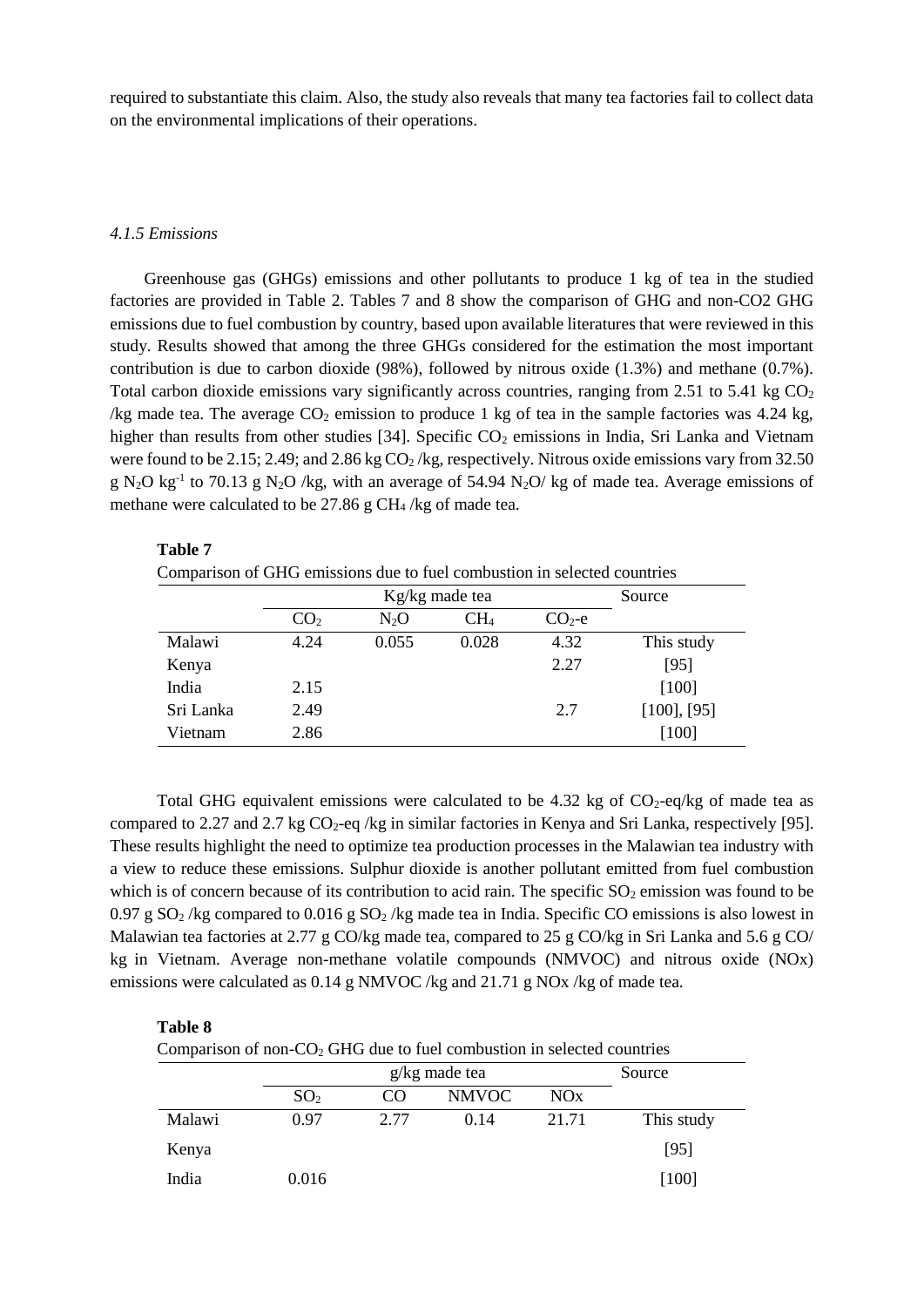| Sri Lanka | 25  | $[100]$ , $[95]$ |
|-----------|-----|------------------|
| Vietnam   | 5.6 | [100]            |

#### *4.2 Mass flows in tea processing*

 Figure 3 presents the results of material balances in a typical black tea processing factory in Malawi. Green leaf having 20 - 25% dry matter and 75-80% moisture is withered to 68% moisture and 32% dry matter. Mass balance results show that with a feed of 4.96 kg green tea leaves (20% TS), the following products are obtained: withered leaf (3.36 kg), dry/waste leaf (0.0235 kg). The amount of water evaporated in the withering troughs is 1.60 kg. The amount of air required for withering depends on the ambient conditions, and for 4.96 kg of green tea leaves, approximately 232.5 kg of air may be needed. The average flow rate of air for the withering process is calculated to be  $0.0094 \text{ m}^3/\text{s}$ . There is no change in the mass flow of tea as well as material loss through the rolling process. However, the study provided for 0.5% maximum moisture loss on the fermenting machines, calculated as 0.053 kg. The amount of water used for washing is assumed to be 0.006 kg, but is not process-related. Fermented dhool enters the dryer with moisture content of around 68% and is dehydrated to 97.5±0.5% total solids (TS) and 2.5±0.5% moisture. Thus from 3.307 kg fermented dhool, 1.073 kg (approximately 1 kg) of dried tea is produced. The amount of water evaporated during drying is determined to be 2.233 kg, while the amount of air required for drying is found to be 10176 kg.



**Figure 3:** Material balances in black tea processing factory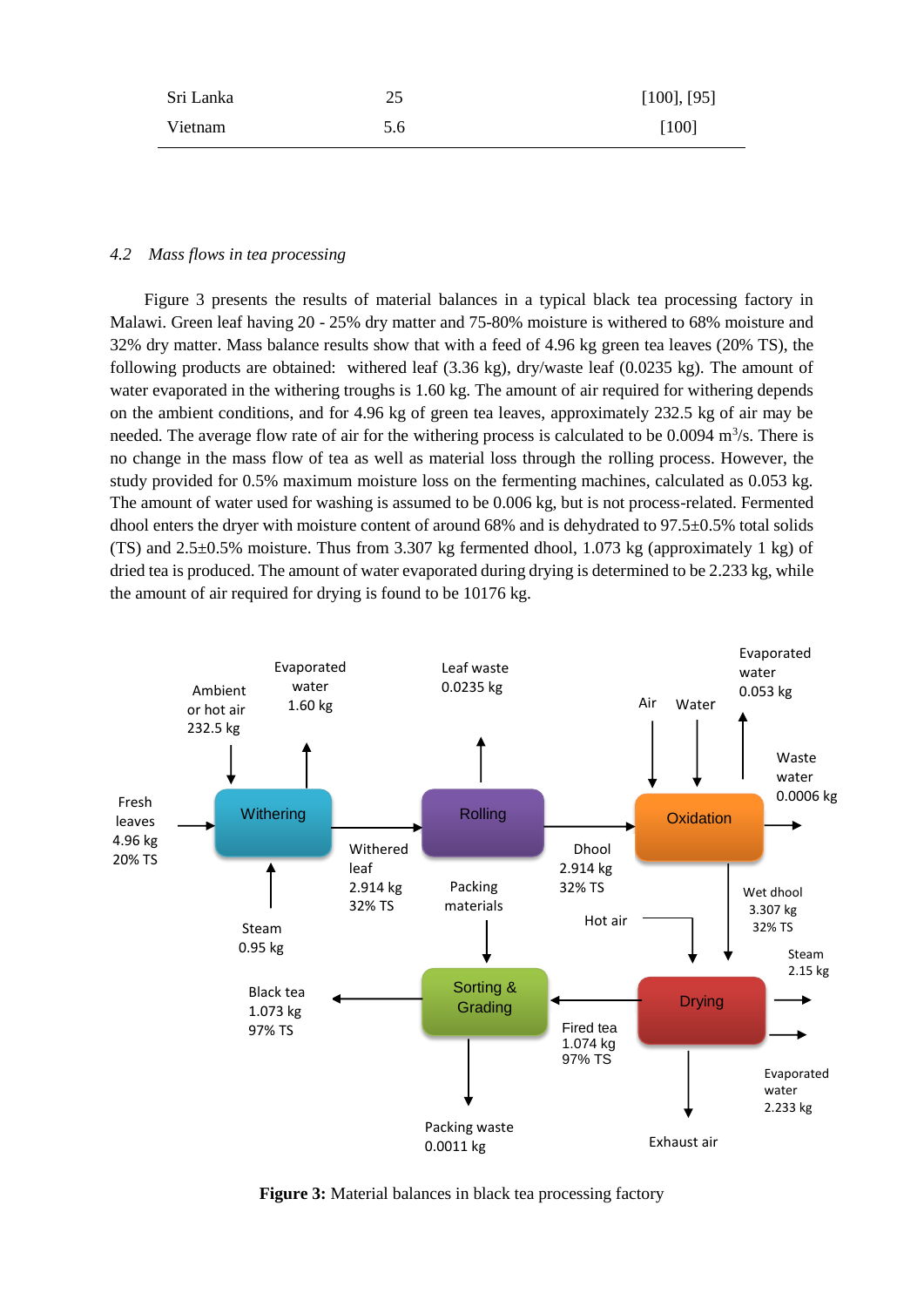### *4.3 Energy flows*

 Table 9 summarizes and compares the specific energy consumption for unit operations of tea processing across countries. The total energy consumption for tea processing in Malawi is estimated at 8.47 kWh/kg with thermal (85%) and electrical (15%) of the total energy input. Drying consumes the highest energy with 6.37 kWh/kg (78.2%), followed by withering process with 0.83 kWh/kg (16%), while sorting and grading accounted for the least energy with 0.08 kWh/kg (1%). Furthermore, the study found that energy consumption, particularly withering process varied according to climatic conditions, the quantity and quality of plucked tea leaves, and the spreading conditions of green leaf in the troughs. Energy consumption in withering ranges between. Results obtained in this study shows 0that Indian factories consume less amount of withering while Malawian factories consume the highest energy in withering. Specific energy consumption was calculated as 8.47; 7.25, and 5.11 for Malawi, Sri Lanka, and India, respectively.

### **Table 9**

Comparison of energy consumption for unit operations of tea processing in selected countries

|              | Malawi      |             |             | Sri Lanka   |             | India       |         |
|--------------|-------------|-------------|-------------|-------------|-------------|-------------|---------|
|              | <b>SEEC</b> | <b>STEC</b> | <b>SEEC</b> | <b>STEC</b> | <b>SEEC</b> | <b>STEC</b> |         |
|              |             |             |             | (kWh/kg)    |             |             |         |
| Withering    | 0.53        | 0.83        | 0.46        | 2.5         | 0.1         | 0.59        | $[100]$ |
| Rolling/CTC  | 0.31        |             | 0.20        |             | 0.29        |             | $[100]$ |
| Fermentation | 0.09        |             |             |             |             |             |         |
| Drying       | 0.25        | 6.37        | 0.07        | 3.81        | 0.1         | 3.86        | $[100]$ |
| Sorting      | 0.08        |             | 0.09        |             | 0.16        |             | $[100]$ |
| Total        | 1.27        | 7.2         | 0.94        | 6.31        | 0.65        | 4.36        |         |

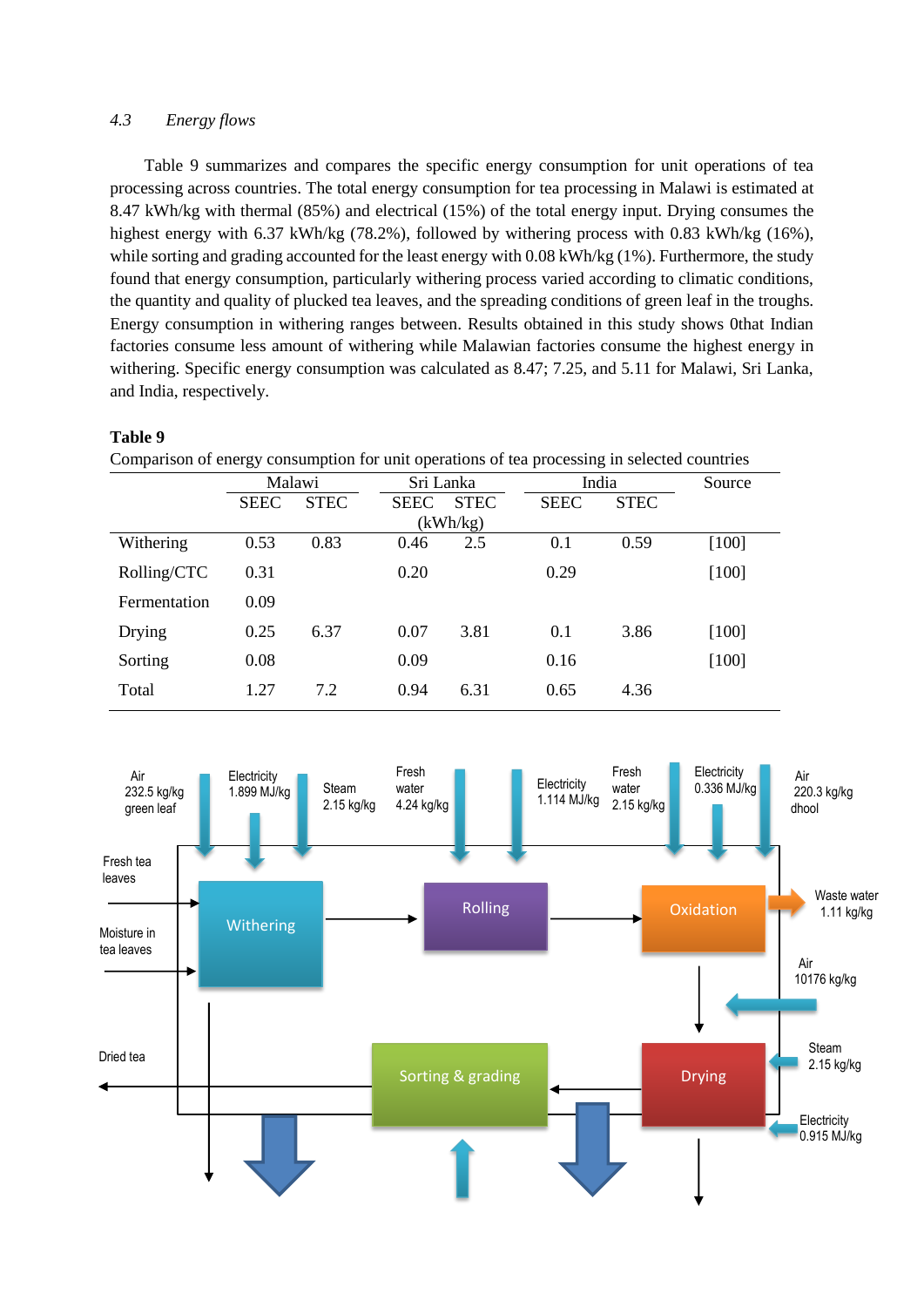|                            |                            | Evaporated water |
|----------------------------|----------------------------|------------------|
|                            | 10176 kg/kg                | 2.233 kg/kg      |
| Exhaust air<br>232.5 kg/kg | Electricity<br>0.301 MJ/kg | Exhaust air      |

**Figure 4:** Energy flow diagram of tea processing factory

Energy flows in the analysed tea factories are calculated based on energy conservation equations and the results are given in Figures 4 and 5. A psychometric chart is used to determine both the inlet and the results are given in Figures 4 and 5. A psychometric chart is used to determine both the inlet and outlet states of air. Thermal and physical properties of tea were taken from the literature [103]. In this outlet states of air. Thermal and physical properties of tea were taken from the literature [103]. In this study, the air inlet temperature (before withering) is taken as 26.5°C and relative humidity 70%, resulting in a water content of 0.013 kg water  $kg^{-1}$  dry air, according to the enthalpy diagram. The energy balances show the withering process will dehydrate 4.96 kg of green leaf to 3.36 kg of withered leaf (32% TS), removing 1.60 kg of water. The heat energy required for withering 4.96 kg of tea leaves was determined to be 2900 kJ. The corresponding energy per kg of water, as 2900 kJ is required to remove 1 kg of water was calculated to be 1450 kJ. The amount of air entering the trough is estimated to be 232.5 kg. Firewood used in the withering process for dehydration of water is 0.21 kg kg $^{-1}$  of water removed. The amount of steam used for removal of water is determined to be 0.95 kg steam per kg of water evaporated.



**Figure 5:** Energy calculations for drying tea leaves

 Total air mass flow rate is 32.2 kg/s and the product mass flow rate is then calculated to be 0.167 kg  $s<sup>-1</sup>$ . The fluidized bed dryer will dehydrate 2.233 kg of fermented dhool to 1.07 kg of made tea (97%) TS), removing 1.97 kg of water. The heat energy required for drying 2.233 kg of fermented dhool was determined to be 3809 kJ. The corresponding energy per kg of water removed was calculated to be 1450 kJ. The amount of firewood used in fluidized bed drying for removal of water is 0.21 kg firewood per kg of water removed. The amount of steam used for removal of water is determined to be 2.15 kg steam per kg of water evaporated, while the unit energy input rate to the dryer is calculated to be 3718 kJ/h.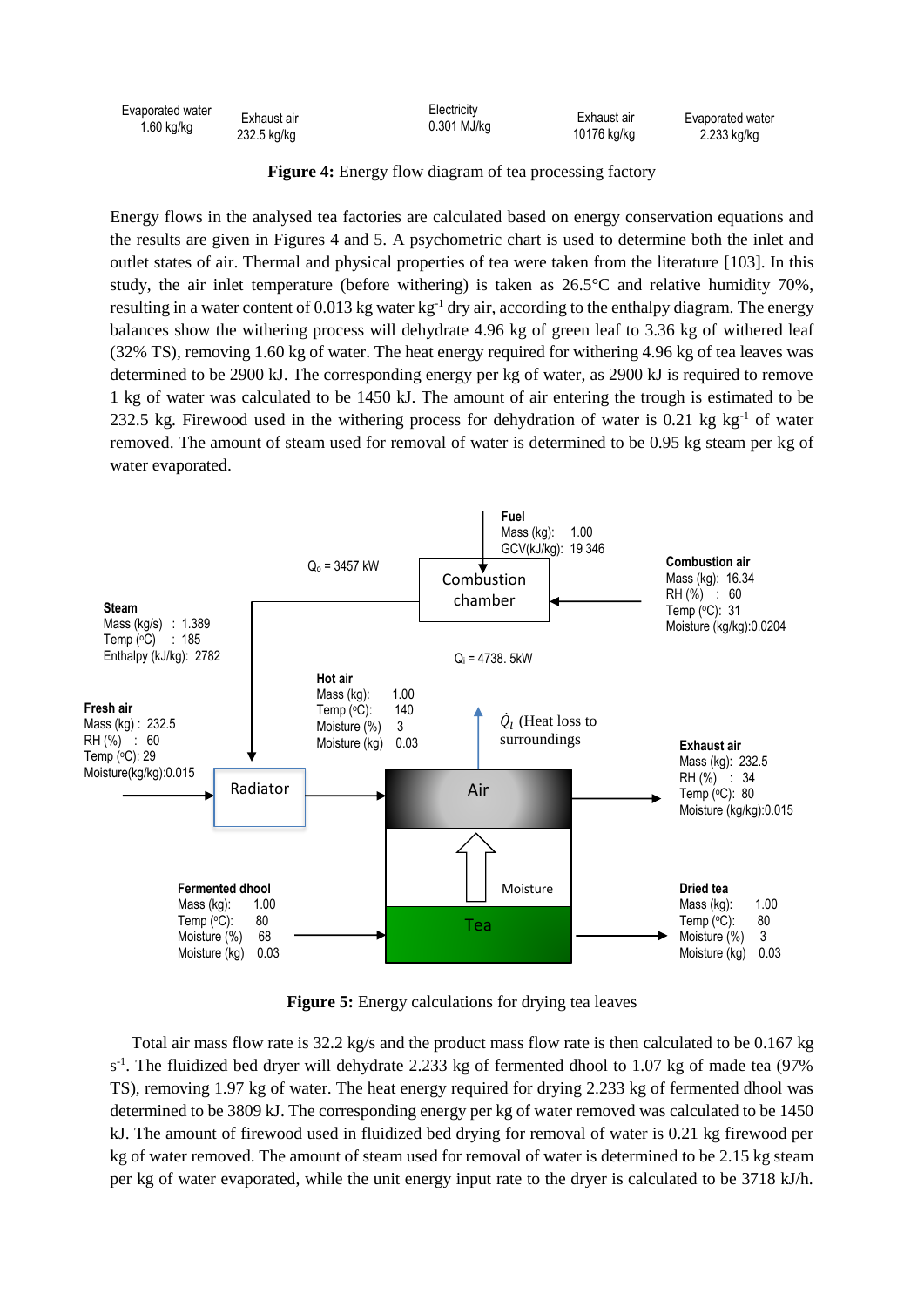The main heat source in the process is firewood and the input heat rate is 6003 kJ/h. The evaporation rate in the fluidized bed dryer was 0.027kg water per kg leaf per hour.

### *4.4 Environmental impacts*

 The life cycle impact assessment (LCIA) method used for this study is the CML 2002, which defines an environmental profile by quantifying the environmental effect of various processes analysed [104]. Table 10 presents the potential impacts, normalisation, and normalised potential impact results for the production of 1 kg of made tea in Malawi. Normalized results for a typical tea processing factory is shown in Figure 6. There are five impact categories for this life cycle impact assessment applied in this study: acidification, eutrophication, global warming, photo-oxidant formation, and human toxicity. The analysis clearly shows that the highest environmental impact is global warming (88%) followed by acidification (6%) and eutrophication (2%), whereas that of human toxicity is lowest. Boiler fuel combustion and diesel for stand-by power generation were the main fuels that contribute to these environmental impacts.

## **Table 10**

Potential impacts, normalisation and resulting normalised potential impacts for impact categories

| Impact category                                           | Potential | Normalisation   | Normalised          |
|-----------------------------------------------------------|-----------|-----------------|---------------------|
|                                                           | impact    | factors $(N_i)$ | potential           |
|                                                           | $(PI_i)$  |                 | impact $(PI_i/N_i)$ |
| Acidification Potential (AP) in $kg SO2$ -eq.             | 0.01205   | $2.34 E+11$     | 5.01 E-13           |
| Eutrophication Potential (EP) in $\text{kgPO}_4^{3-}$ eq. | 0.002822  | $1.77E+11$      | 5.14 E-14           |
| Global Warming Potential (GWP 100 years) in kg            | 21.14     | $4.22 E+13$     | 1.59 E-14           |
| $CO2$ -eq.                                                |           |                 |                     |
| Human toxicity Potential (HTP) in kg DCB-eq.              | 0.026236  | $7.19E+11$      | $1.2 E-14$          |
| Photochemical Oxidant Formation Potential                 | 0.000546  | $4.55 E+10$     | $3.65 E-14$         |
| (POCP) in $kg C2H4$ -eq.                                  |           |                 |                     |
| $PCD = 1 + 1$ 1 1 1                                       |           |                 |                     |

DCB: 1.4-dichlorobenzene

 Results of this study also indicate that nitrous oxide and nitrogen oxides are the main contributors, with 16.26 kg CO<sub>2</sub> eq/kg of and 0.0109 kg CO<sub>2</sub> eq/kg of made tea, for global warming and acidification, respectively. The total impact associated with global warming and acidification is calculated as 21.14 kg CO<sub>2</sub> eq/kg and 0.012 kg CO<sub>2</sub> eq/kg of made tea, respectively. These results provide a first impression of the contribution of the Malawian tea industry towards these five environmental impacts.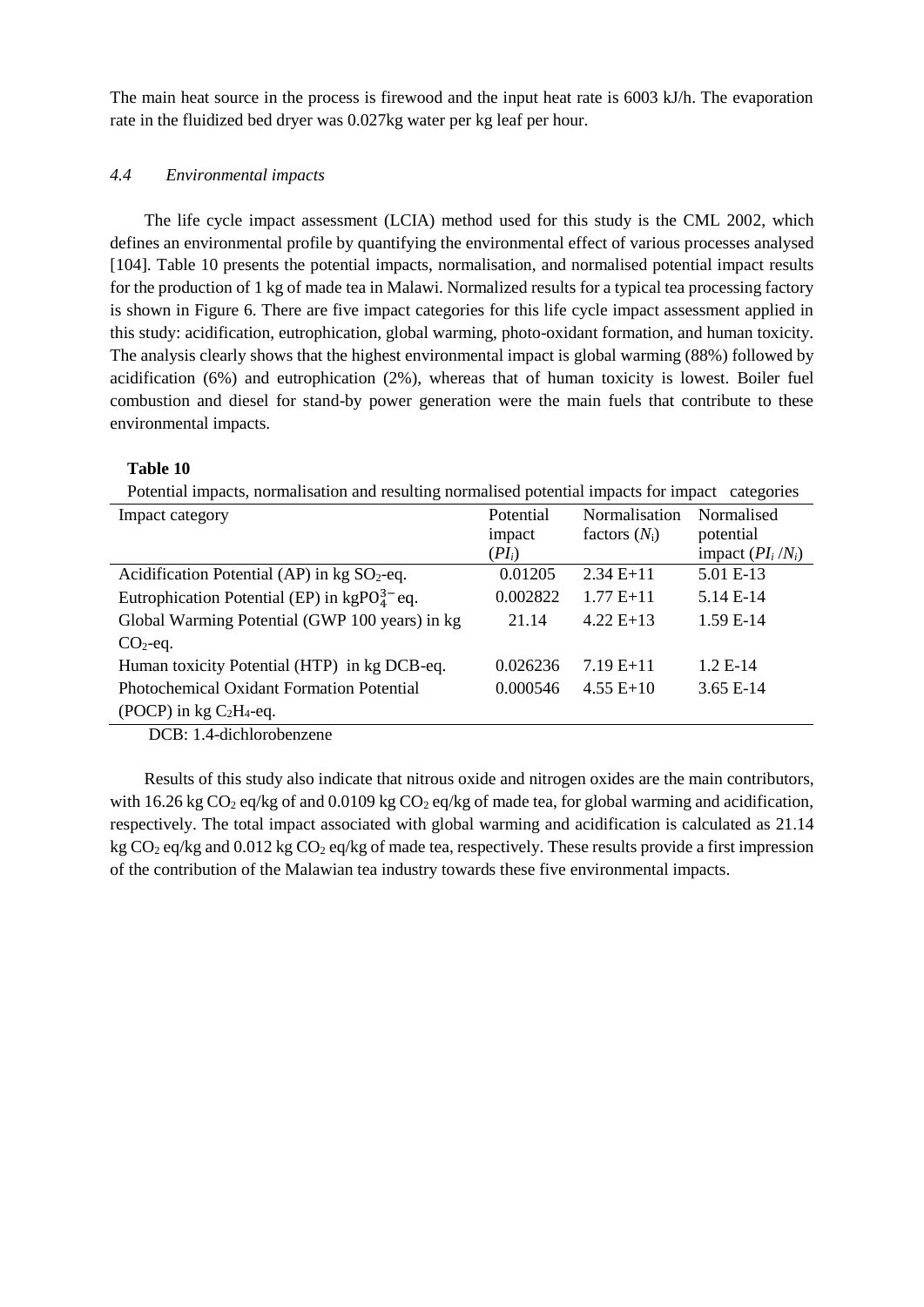

**Figure 6:** Normalised results for tea production using CML 2000 methodology

### **5.0 Conclusions**

This paper has reviewed the relevant literature on material and energy flow analysis, discussed the concept, methodology and its applicability to the tea industry. The review has also presented analysis results of material and energy flows that take part in black tea manufacture in Malawi. The essence of this study is to identify improvement opportunities in the tea manufacturing process and reduce their environmental impacts while maximising economic, social and environmental benefits. The results obtained are of significance to tea factories as they can be used to modify the operating conditions of factories in terms of material usage, amounts of electricity and firewood consumed, water usage, wastewater generation and emissions. The study discussed in the paper leads to the following major findings and conclusions:

The overall energy and material inputs in tea factories in Malawi is higher compared with factories in Kenya, India and Sri Lanka. The study reveals that 4.96 kg green leaf, 0.64 kWh electricity, 3 .55 kg firewood, 9.2 ml diesel, 0.268 hours of human power, and 4.24 kg water are used to manufacture 1 kg of black tea. The specific raw material consumption varies significantly from 4.19 to 6.33 kg green leaf per kg of made tea, with an average of 4.69 kg green leaf per kgmade tea, compared to 4.5 and 4.66 kg green leaf per kg of made tea for factories in Kenya and Sri Lanka, respectively. The average wood consumption in these factories is 3.35 kg of firewood per kg of made tea compared to 1.38 and 1.372 kg of wood per kg of made tea in more efficient factories in Sri Lanka and India, respectively; while the specific water consumption varies from 1.92 to 8.32 kg of water per kg made tea, with the mean of 4.24 kg of water per kg of dried tea, clearly indicating a huge consumption per kg of made tea.

 Energy consumption per 1 kg of made tea varied significantly in tea factories under study, resulting in similar differences in emissions. Significant amounts of GHG emissions associated with tea processing at factory level were found from the combustion of boiler fuel and diesel for stand-by power generation. The study found that 4.24 kg  $CO_2$ , 54.94g N<sub>2</sub>O, 27.86 g CH<sub>4</sub>, 0.97g SO<sub>2</sub>, 2.77 g CO, 0.14 g NMVOC, and 27.71 g NOx are emitted to the air per kg of black tea produced. GHG emissions from tea production are estimated to be 4.32 kg of  $CO_2$ -eq/kg made tea compared to 2.27 kg  $CO_2$ -eq/kg in similar factories in Kenya. Analysis results show that the highest environmental impact is global warming (88 percent) followed by acidification (6 percent) and eutrophication (2percent), whereas that of human toxicity is lowest. These results highlight the need to optimize tea production processes with a view to reduce these emissions.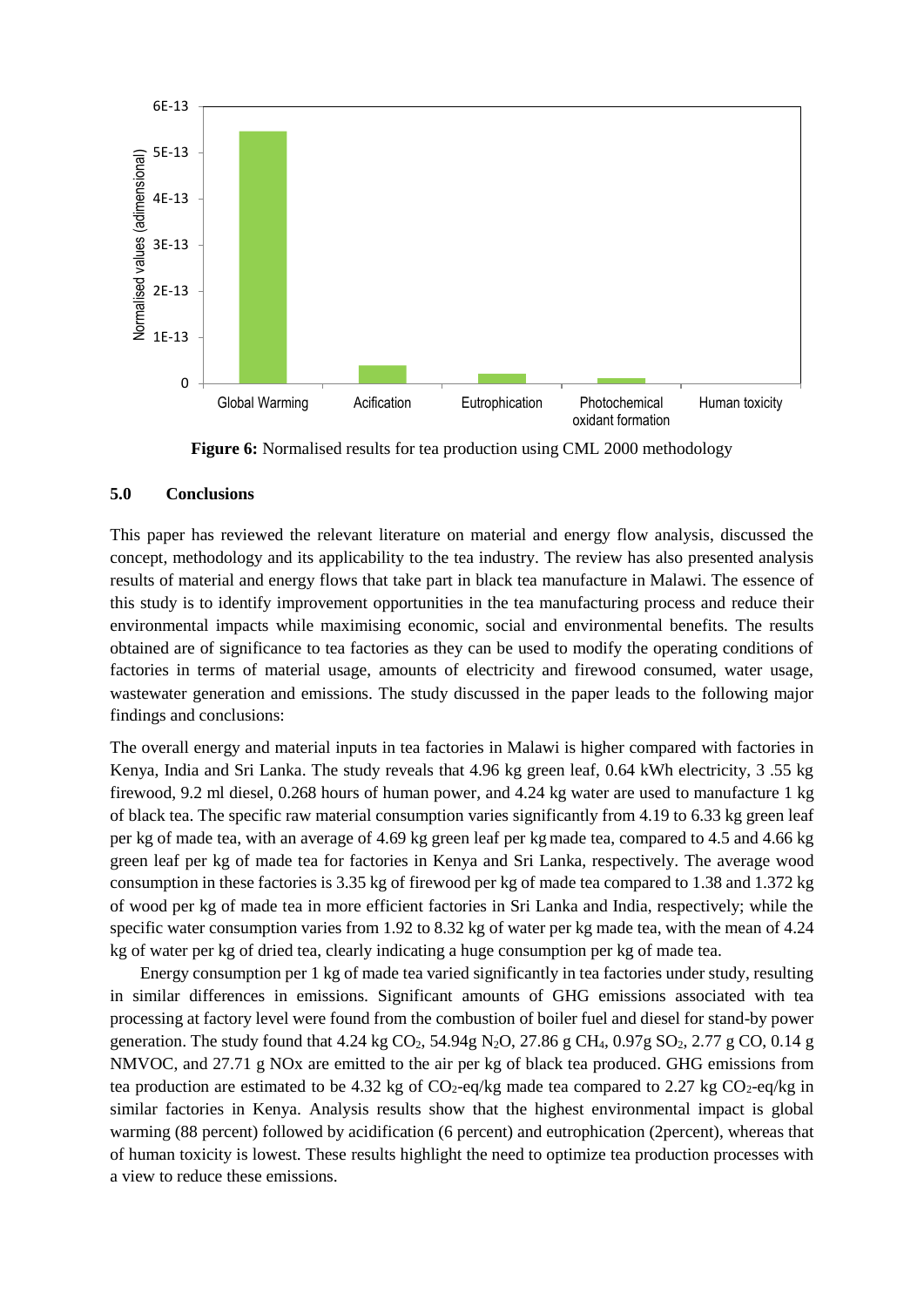The results of this study further reveal that withering process requires 2900 kJ of energy to remove 1.6 kg water, using 232.5 kg of air and 0.95 kg steam. The specific energy use in the withering process is calculated to be 1450 kJ per kg made tea. The study also found that drying is by far the most energyconsuming operation within the tea industry. However, the heat energy required per kg of water evaporated is higher than that energy required in withering troughs. The specific energy use in fluidized bed drying was determined to be 1776.6 kJ/ kg water evaporated. The amount of firewood and steam used were 0.21 kg and 2.15 kg, respectively.

 The findings demonstrate how MEFA provides early recognition of environmental problems and how it can be used to establish priorities for operating changes over existing factories. These results highlight a very small portion of the life cycle of black tea production since it considered the processing stage only. Further work is required to substantiate the claims made in this study; to initiate continuous resource efficiency analysis in the Malawian tea industry; and to extend the system boundary to include tea cultivation, production and transportation to factory.

### **Acknowledgements**

The authors gratefully acknowledge financial support of this research by the Department of Mechanical & Mechatronic Engineering, Stellenbosch University, Eskom TESP program and the National Research Fund (NRF). Furthermore, the authors would like to thank the tea companies for the collaboration in providing first-hand information and data used in this study.

### **References**

- 1. UNDP, *Malawi National Export Strategy 2013 - 2018*. 2012, United Nations Development Programme: Malawi Country Office, Lilongwe, Malawi.
- 2. FAO, *FAOSTAT online database*. 2014.
- 3. FAO, *Technical note : Analysis of price incentives for tea in Malawi 2005-2013*. 2015: Rome, Italy.
- 4. TAML, *Tea Production Statistics*, T.A.o. Malawi, Editor. 2014: Blantyre, Malawi.
- 5. Clay, J., *World agriculture and the environment :a commodity -by-commodity guide to impacts and practices* 2004, Washington DC: Island Press.
- 6. Wal Sanne Van der., *Sustainability in the Tea Sector: A comparative analysis of six leading producing countries.* 2008, SOMO (Stichting Onderzoek Multinationale Ondernemingen): Amsterdam, Netherlands.
- 7. Maghanga, J., et al., *Electrochemical treatment of a Kenyan tea factory wastewater.* J.Agri.pure.app.sci.technol, 2009. **2**: p. 68-75.
- 8. Oirere, S.B., et al., *Assessment of waste management structures for tea factories in Kenya: A case study of Nyansiongo tea factory.* . 2014, University of Nairobi: Nairobi, Kenya.
- 9. Brunner, P.H. and H. Rechberger, *Practical Handbook of Material Flow Analysis*. 2004, Boca Raton: Lewis Publishers.
- 10. Baccini, P. and P.H. Brunner, *Metabolism of the anthroposphere*. 1991, New York: Springer.
- 11. Ayres, R.U. and L.W. Ayres, *Industrial ecology: towards closing the materials cycle*. 1996, Brookfield: Edward Elgar.
- 12. Hu, C., et al., *Sulfur Flow Analysis for New Generation Steel Manufacturing Process.* International Journal of Iron and Steel Research 2008. **15**(4): p. 12-15.
- 13. Binder, C.R., *From material flow analysis to material flow management. Part I; Social sciences modelling approaches coupled to material flow analysis.* Journal of Cleaner Production, 2007. **15**: p. 1596-1604.
- 14. Sendra, C., X. Gabarrel, and T. Vicent, *Material flow analysis adapted to an industrial area.* Journal of Cleaner Production, 2007. **15**: p. 1706-1715.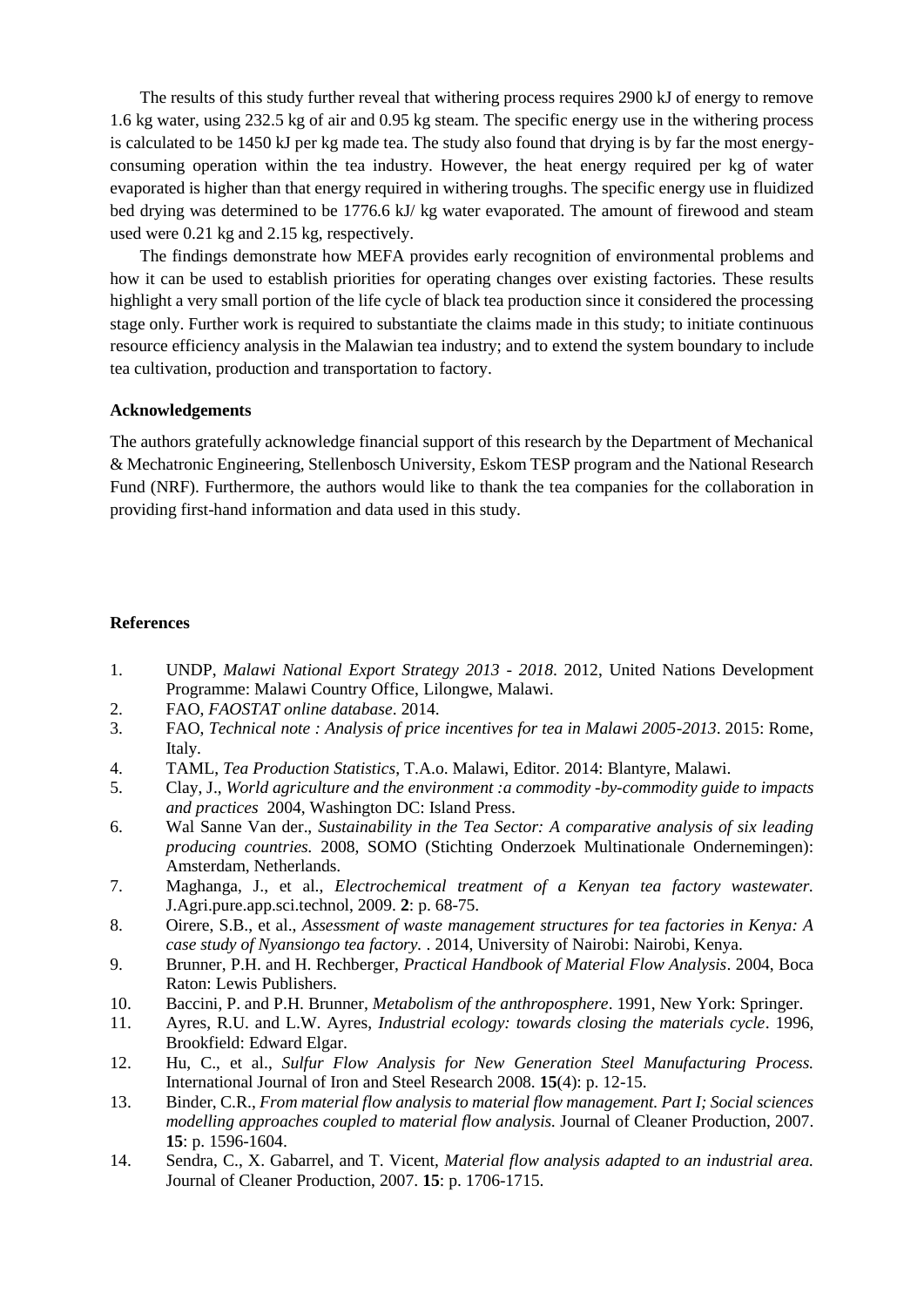- 15. Torres Rodriguez, M.T., et al., *Combining LCT tools for the optimization of an industrial process: Material and energy flow analysis and best available techniques.* Journal of Hazardous Materials, 2011. **192**: p. 1705-1719.
- 16. Bello Bugallo, P.M., et al., *Material flow analysis in a cooked mussel processing industry.* Journal of Food Engineering, 2012. **113**: p. 100-117.
- 17. Hashimoto, S. and Y. Moriguchi, *Data Book: Material and Carbon Flow of Harvested Wood in Japan*. 2004, Center for Global Environmental Research. National Institute for Environmental Studies: Tsukuba.
- 18. Fischer-Kowalski, M., *Society's metabolism. The intellectual history of materials flow analysis, Part 1, 1860-1970.* Journal of Industrial Ecology, 1998. **1**(1): p. 61-78.
- 19. Ayres, R.U. and V. Kneese, *Production, Consumption and Externalities.* American Economic Review, 1969. **59**(3): p. 282-297.
- 20. OECD, *Measuring material flows and resource productivity. Volume 1: the OECD Guide*. 2008, Paris, France: OECD.
- 21. Eurostat, *Economy - wide Material Flow Accounts and Derived Indicators. A methodological guide*. 2001, Luxembourg: Eurostat, European Commission, Office for Official Publications of the European Communities.
- 22. Graedel, T.E., *The contemporary European copper cycle: introduction.* Ecological Economics, 2002. **42**: p. 5-7.
- 23. Graedel, T.E., et al., *The contemporary European copper cycle: The characterization of technological copper cycles.* Ecological Economics, 2002. **42**: p. 9-26.
- 24. Ayres, R.U., *The life Cycle of Chlorine: Part 1; Chlorine Production and the Chlorine - Mercury Connection.* Journal of Industrial Ecology, 1997. **1**: p. 81-94.
- 25. Ayres, R.U., *The Life Cycle or Chlorine: Part 2; Conversion Process and Use in the European Chemical Industry.* Journal of Industrial Ecology, 1997. **1**: p. 65-89.
- 26. Bringezu, S., et al. *Regional and national Material Flow Accounting: From paradigm to practice of sustainability*. in *Proceedings of the ConAccount workshop*. 1997. Leiden, The Netherlands.
- 27. Ayres, R.U. and U.E. Simonis, (Eds.), *ndustrial Metabolism: Restructuring for Sustainable Development*. 1994, Tokyo: United Nations University Press.
- 28. Ayres, R.U., *Industrial Metabolism*. Technology and Environment, ed. In: J. Ausubel. and H.S. (Eds.):. 1989, Washington D.C.
- 29. Udo de Haes, H., E.v.d. Voet, and R. Kleijn, *From quality to quantity: substance flow analysis (SFA), an analytical tool for integrated chain management*. Regional and national material flow accounting: from paradigm to practice of sustainability. , ed. S. Bringezu, Fischer - Kowalski, M., Kleijn, R., Palm, V. editors. 1997, Leiden, the Netherlands: The ConAccount Workshop.
- 30. Ciacci, L., et al., *Historical evolution of anthropogenic aluminium stocks and flows in Italy.* Resources, Conservation and Recycling, 2013. **72**: p. 1-8.
- 31. Eckelman, M.J. and I. Daigo, *Markov chain modeling of the global technological lifetime of copper.* Ecological Economics, 2008. **67**(2): p. 265-273.
- 32. Liu, G. and D.B. Muller, *Mapping the global journey of anthropogenic aluminium: a tradelinked multilevel material flow analysis.* Environ. Sci. Technol, 2013. **47**(20): p. 11873-11881.
- 33. Dahlstrom, K. and P. Ekins, *Combining economic and environmental dimensions: value chain analysis of UK iron and steel flows.* Ecological Economics, 2006. **58**(3): p. 507-519.
- 34. Bonnin, M., et al., *Development of a dynamic material flow analysis model for french copper cycle.* Computers and Chemical Engineering, 2012. **30**: p. 122-126.
- 35. Billen, G., et al., *The food-print of Paris: long-term reconstruction of the nitrogen flows imported into the city from its rural hinterland.* Reg. Environ. Chang, 2009. **9**(1): p. 13-24.
- 36. Graedel, T.E. and J. Cao. *Metal spectra as indicators of development.* in *Proceedings of the National Academy of Science of the United States of America*. 2010.
- 37. Brunner, P.H., *Substance Flow Analysis. A key tool for effective resource management.* Journal of Industrial Ecology, 2012.
- 38. Kuczenski, B. and R. Geyer, *Material flow analysis of polyethylene terephthalate in the US, 1996-2007.* Resources, Conservation and Recycling, 2010. **54**: p. 1161-1169.
- 39. Chen, W.Q. and T.E. Graedel, *Anthropogenic cycles of the elements: A critical review.* Environmental Science & Technology 2012. **46**(16): p. 8574-8586.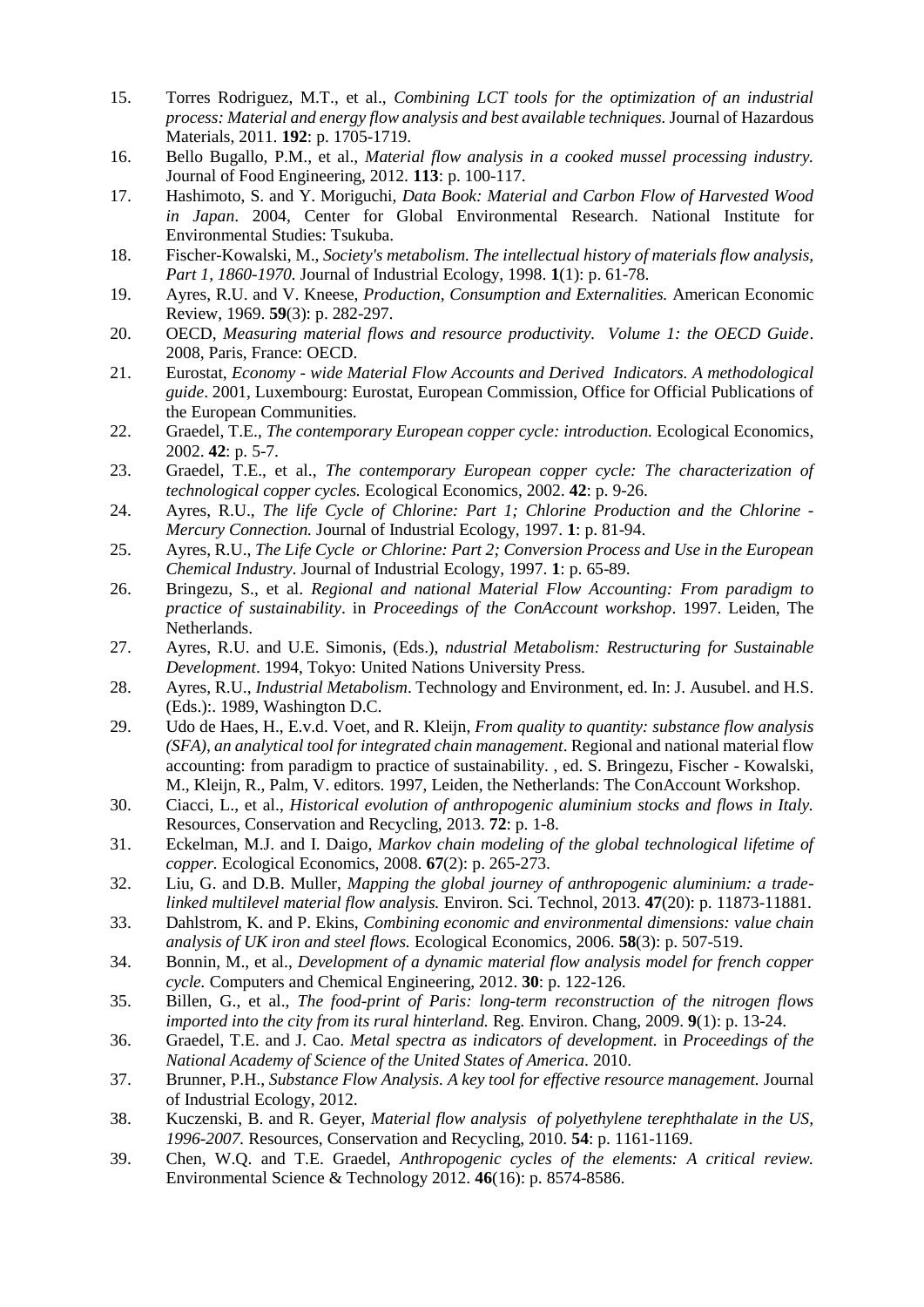- 40. Smith, R.A., P.I.J. Griffiths, and J. Kersey, *Resource flow analysis: measuring sustainability in construction.* Proc. ICE - Eng. Sustain, 2003. **156**(3): p. 147-155.
- 41. Hubacek, K. and S. Giljum, *Applying physical input-output analysis to estimate land appropriation (ecological footprints) of international trade activities.* Ecological Economics, 2003. **44**(1): p. 137-151.
- 42. Müller, D.B., et al. *Exploring the engine of anthropogenic iron cycles.* in *Proceedings of the National Academy of Sciences of the United States of America*. 2006.
- 43. Nakajima, K., et al., *Substance flow analysis of molybdenum associated with iron and steel flow in Japanese economy.* Isij International, 2007. **47**(3): p. 510-515.
- 44. Daigo, I., et al., *Material stocks and flows accounting for copper and copper - based alloys in Japan.* Resources, Conservation and Recycling, 2009. **53**(4): p. 208-217.
- 45. Gerst, M.D., *Linking Material Flow Analysis and Resource Policy via Future Scenarios of In - Use Stock: An Example of Copper.* Environmental Science & Technology 2009. **43**(16): p. 6320-6325.
- 46. Elshkaki, A., et al., *Dynamic stock modelling: A method for the identification and estimation of future waste streams and emissions based on past production and product stock characteristics.* Energy, 2005. **30**(8): p. 1353-1363.
- 47. Voet, E.v.d., et al., *Predicting future emissions based on characteristics of stocks*, in *Conference on European Environmental History and Ecological Economics, 1999*. 2002: Vienna, Austria.
- 48. Zhang, H., et al., *Investigation of the residual heat recovery and carbon emission mitigation potential in a Chinese steelmaking plant: A hybrid material/energy flow analysis case study.* Sustainable Energy Technologies and Assessments, 2013. **2**: p. 67-80.
- 49. Habel, H., et al., *Progress towards sustainability? What the conceptual framework of material and energy flow accounting (MEFA) can offer* Land use Policy, 2004. **21**: p. 1999-2013.
- 50. Suh, S., *Theory of materials and energy flow analysis in ecology and economics.* Ecological Modeling, 2005. **189**: p. 251-269.
- 51. Billen, G., et al., *L'ecosysteme Belgique: essai d'ecologie industrielle.*, C.d.r.e.d.i. sociopolitigues, Editor. 1983.
- 52. Thiβen, N., *Mass and energy flow analysis supports process improvement.* Chemical Engineering Technology, 2010. **33**(4): p. 573-581.
- 53. Binder, C.R., et al., *Transition towards improved regional wood flows by integrating material flux analysis and agent analysis: the case of appenzell ausserhoden, Switzerland.* Ecological Economics, 2004. **49**(1): p. 1-17.
- 54. Cheng, S., et al., *Spatial and temporal flows of China's forest resources: development of a framework for evaluating resource efficiency.* Ecological Economics, 2010. **69**(7): p. 1405- 1415.
- 55. Liu, J., *Forest sustainability in China and implications for a telecoupled world.* Asia Pac. Policy Stud, 2014. **1**(1): p. 230-250.
- 56. Wirsenius, S., *The biomass metabolism of the food system: model -based survey of the global and regional turnover of food biomass.* J. Ind. Ecol., 2003. **7**(1): p. 47-80.
- 57. Narayanaswamy, V., et al., *Resource flow and product chain analysis as practical tools to promote cleaner production initiatives.* Journal of Cleaner Production, 2003. **11**(4): p. 375-387.
- 58. Mintcheva, V., *Indicators for environmental policy integration in the food supply chain (the case of the tomato ketchup supply chain and the integrated product policy.* Journal of Cleaner Production, 2005. **13**(7): p. 717-731.
- 59. Virtanen, Y., et al., *Carbon footprint of food - approaches from national input-output statistics and a LCA of a food portion.* Journal of Cleaner Production, 2011. **19**(16): p. 1849-1856.
- 60. Kytzia, S., M. Faist, and P. Baccini, *Economically extended - MFA: a material flow approach for a better understanding of food production chain.* Journal of Cleaner Production, 2004. **12**: p. 877-889.
- 61. Rotter, V.S., et al., *Material flow analysis of RDF-production processes.* Waste Management, 2004. **24**: p. 1005-1021.
- 62. Chancerel, P. and S. Rotter, *Recycling - oriented characterization of small waste electrical and electronic equipment.* Waste Management, 2009. **29**(8): p. 2336-2352.
- 63. Oguchi.M., et al., *Fate of metals contained in waste electrical and electronic equipment in a municipal waste treatment process.* Waste Management, 2012. **32**(1): p. 96-103.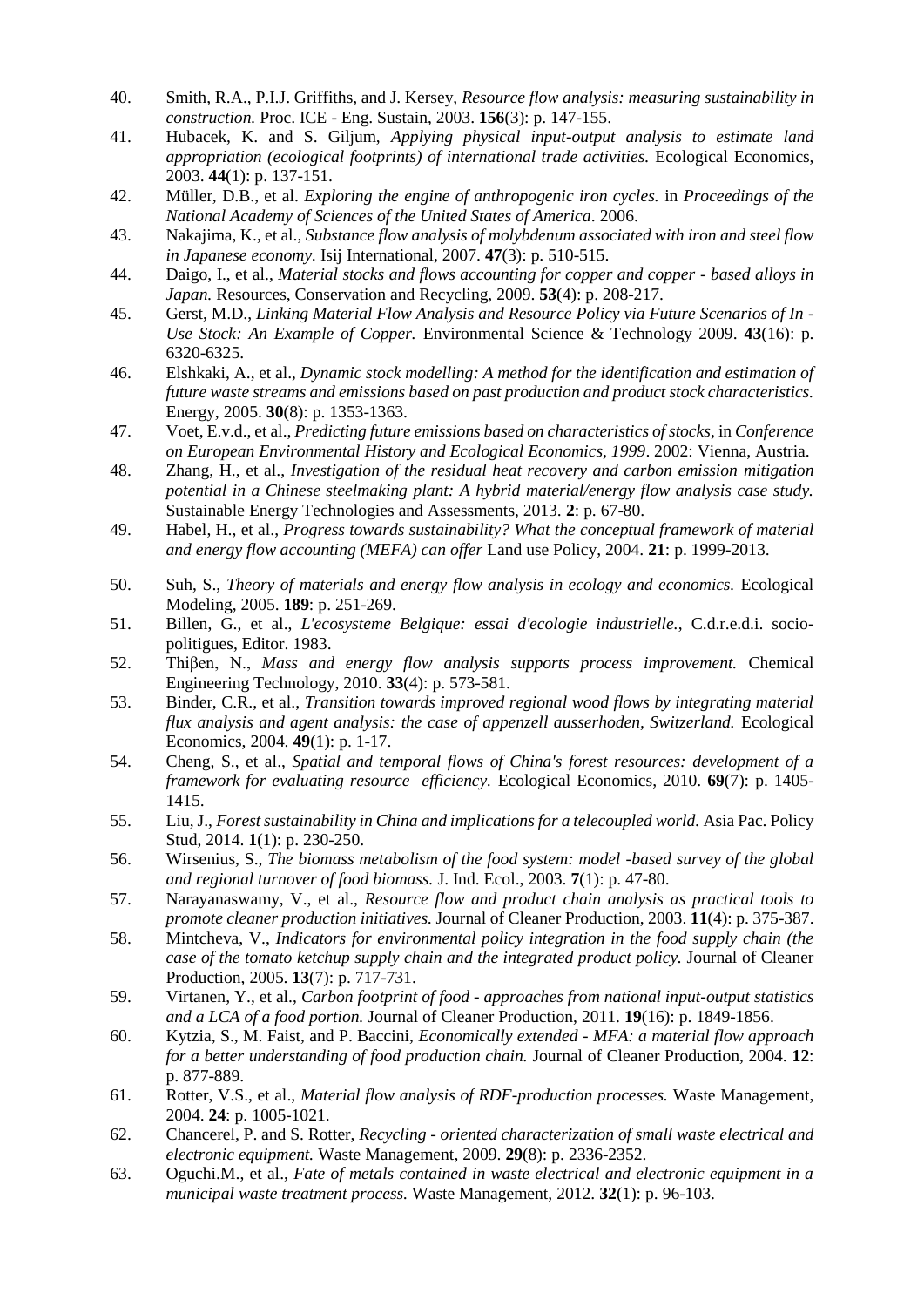- 64. Bergsdal, H., R.A. Bohne, and H. Brattebo, *Projection of construction and demolition waste in Norway.* Journal of Industrial Ecology, 2007. **11**(3): p. 27-39.
- 65. Hashimoto, S., H. Tanikawa, and Y. Moriguchi, *Where will large amounts of materials accumulated within the economy go? - A material flow analysis of construction materials for Japan.* Waste Management, 2007. **27**(12): p. 1725-1738.
- 66. Kleijn, R., R. Huele, and E.v.d. Voet, *Dynamic substance flow analysis : the delaying mechanism of stocks, with the case of PVC in Sweden.* Ecological Economics, 2000. **32**(2): p. 241-254.
- 67. Herva, M., A. Alvarez, and E. Roca, *Combined application of energy and material flow analysis and ecological footprint for the environmental evaluation of a tailoring factory.* Journal of Hazardous Materials, 2012. **237**: p. 231-239.
- 68. Muller, E., et al., *Material and energy flows and environmental impacts of the internet in Switzerland.* Journal of Industrial Ecology, 2013. **17**(6): p. 814-826.
- 69. Torres, M.T., et al., *Energy and material flow analysis: Application to the storage stage of clay in the roof-tile manufacture.* Energy, 2008. **33**: p. 963-973.
- 70. Baccini, P. and H.P. Bader, *Regionaler Stoffhaushalt: Erfssung, Bewertung und Steuerung*. 1996, Berlin Heidelberg: Springer Verlag.
- 71. Hendricks, C., et al., *Material flow analysis: a tool to support environmental policy decision making - Case-studies on the City of Vienna and Swiss lowlands.* Local Environment, 2000. **5**(3): p. 311-328.
- 72. Ullah, M.R., A.K. Bordoloi, and N. Gogoi, *Hastening of leaf senescence in the process of greenleaf to black tea.* J.Sci Food Agric, 1986. **37**(1042-1044).
- 73. Roberts, E.A.H. and D.J. Wood, *The amino acids and amides of fresh and withered leaf.* Curr. Sci, 1951. **20**: p. 1-3.
- 74. Sanderson, G.W., *The theory of withering in tea manufacture.* Tea Quart, 1964. **35**: p. 146-163.
- 75. Owuor, P.O. and J.E. Orchard, *Changes in biochemical constituents of greenleaf and black tea to withering: a Review.* Tea 1989. **10**: p. 53-59.
- 76. Ullah, M.R. and P.C. Roy, *Effect of withering on the polyphenol oxidase level in the tea leaf.* J.Sci Food Agric, 1982. **33**: p. 492-495.
- 77. Wickremasinghe, R.L., *Tea.* Advances in Food Research, 1975. **24**: p. 229-286.
- 78. Mahanta, P.K. and S. Baruah, *Relationship between process of withering and aroma characteristics of black tea.* J Sci Food Agric, 1989. **46**: p. 461-468.
- 79. Sanderson, G.W., *Change in cell membrane permeability in tea flush on storage after plucking and its effect on fermentation in tea manufacture.* J Sci Food Agric, 1968. **19**: p. 637-639.
- 80. Tomlins, K.I. and A. Mashingaidze, *Influence of withering, including leaf handling, on the manufacturing and quality of black tea - a review.* Food Chemistry, 1997. **60**: p. 573-580.
- 81. Keegel, E.L., *Tea manufacture in Ceylon, monographs on tea production in Ceylon*. 1983, Tea Research Institute: Ceylon, Sri Lanka.
- 82. Kothari, C.R., *Research Methodology: Methods and Techniques*. 2nd ed. 2005, New Delhi: New Age International.
- 83. Cengel, Y.A. and M.A. Boles, *Thermodynamics: an engineering approach*. 5th ed. 2006, New York: McGraw-Hill.
- 84. Dincer, I. and A.Z. Sahin, *A new model for thermodynamic analysis of a drying process.* International Journal of Heat and Mass Transfer, 2004. **47**: p. 645-652.
- 85. Bhuyan, M., *Measurement and control in food processing*. 2007, Suite 300 Boca Raton: CRC Press, Taylor & Francis Group.
- 86. Guinee, J., et al., *Handbook on life cycle assessment: operational guide to the ISO standards*. 2002, Dordrecht:: Kluwer Academic Publishers.
- 87. Moberg, A., et al., *Life cycle assessment of energy from solid-waste - part 2: landfilling compared to other treatment methods.* Journal of Cleaner Production, 2005. **13**: p. 231-240.
- 88. Bovea, M.D. and A. Gallardo, *The influence of impact assessment methods on materials selection for eco-design.* Mat. Design, 2006. **27**: p. 209-215.
- 89. Ntiamoah, A. and G. Afrane, *Environmental impacts of cocoa production and processing in Ghana: life cycle assessment approach.* Journal of Cleaner Production, 2008. **16**: p. 1735-1740.
- 90. Hermann, B.G., C. Kroeze, and W. Jawjit, *Assessing environmental performance by combining life cycle assessment, multi-criteria analysis and environmental performance indicators.* Journal of Cleaner Production, 2007. **15**: p. 1787-1796.